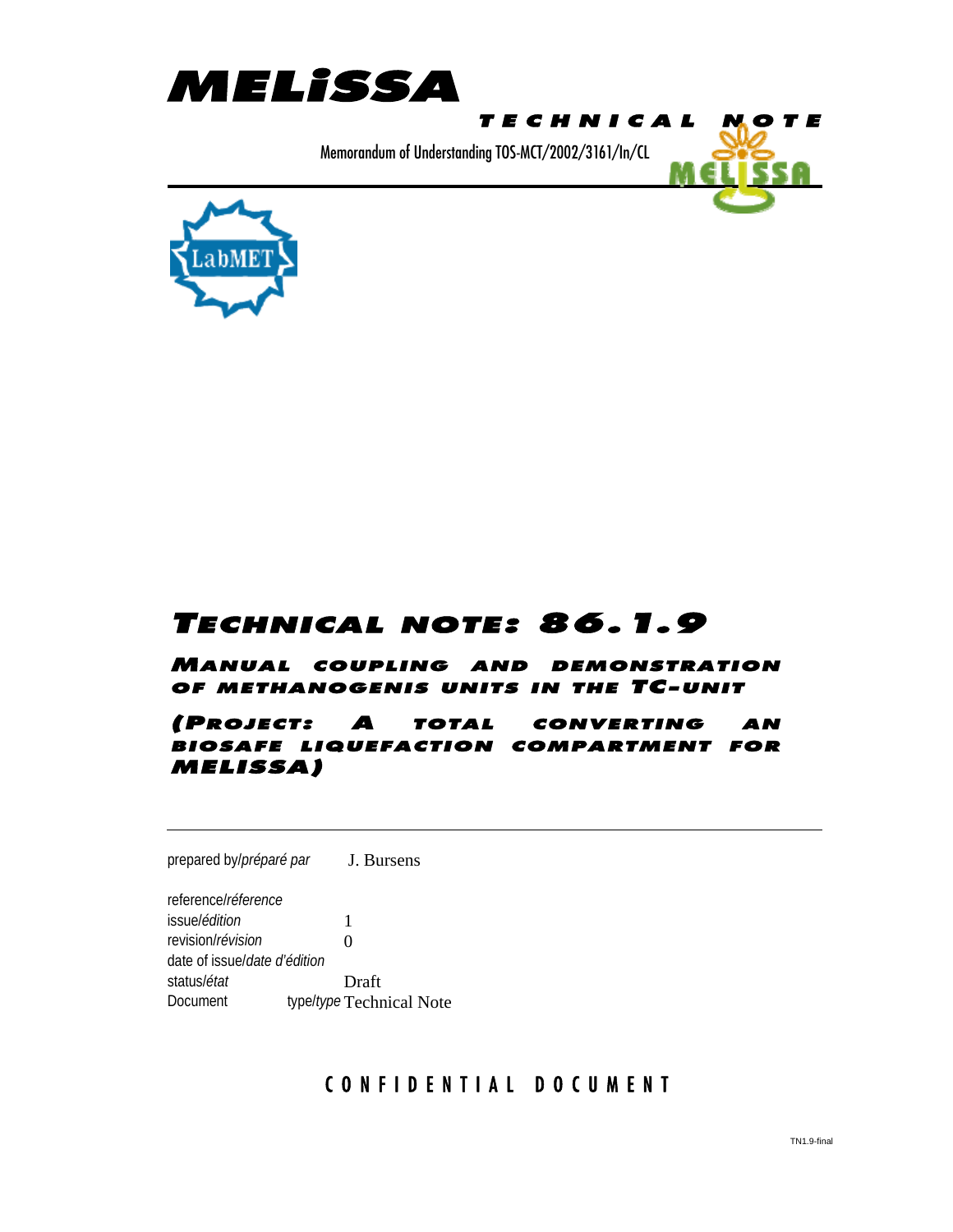

*dedocument* Distribution/*distribution*

# APPROVAL

| Title | Manual | coupling                            | and | demonstration | of issue            | revision0 |
|-------|--------|-------------------------------------|-----|---------------|---------------------|-----------|
| Titre |        | methanogenesis units in the TC-unit |     |               | <i><b>ISSUE</b></i> | revision  |

| author | date |
|--------|------|
| auteur | date |

| Approved | date |
|----------|------|
| by       | date |
| approuvé |      |
| by       |      |

## CHANGE LOG

| reason<br>changement | $\blacksquare$ for | change | Traison | du | issue/ <i>issue</i> revision/ <i>revision</i> date/ <i>date</i> |  |
|----------------------|--------------------|--------|---------|----|-----------------------------------------------------------------|--|
|                      |                    |        |         |    |                                                                 |  |

## CHANGE RECORD

Issue: 1 Revision: 0

| reason for change/raison du changement | page(s)/page(s) | paragraph(s)/ <i>paragrap</i><br>h(s) |
|----------------------------------------|-----------------|---------------------------------------|
|                                        |                 |                                       |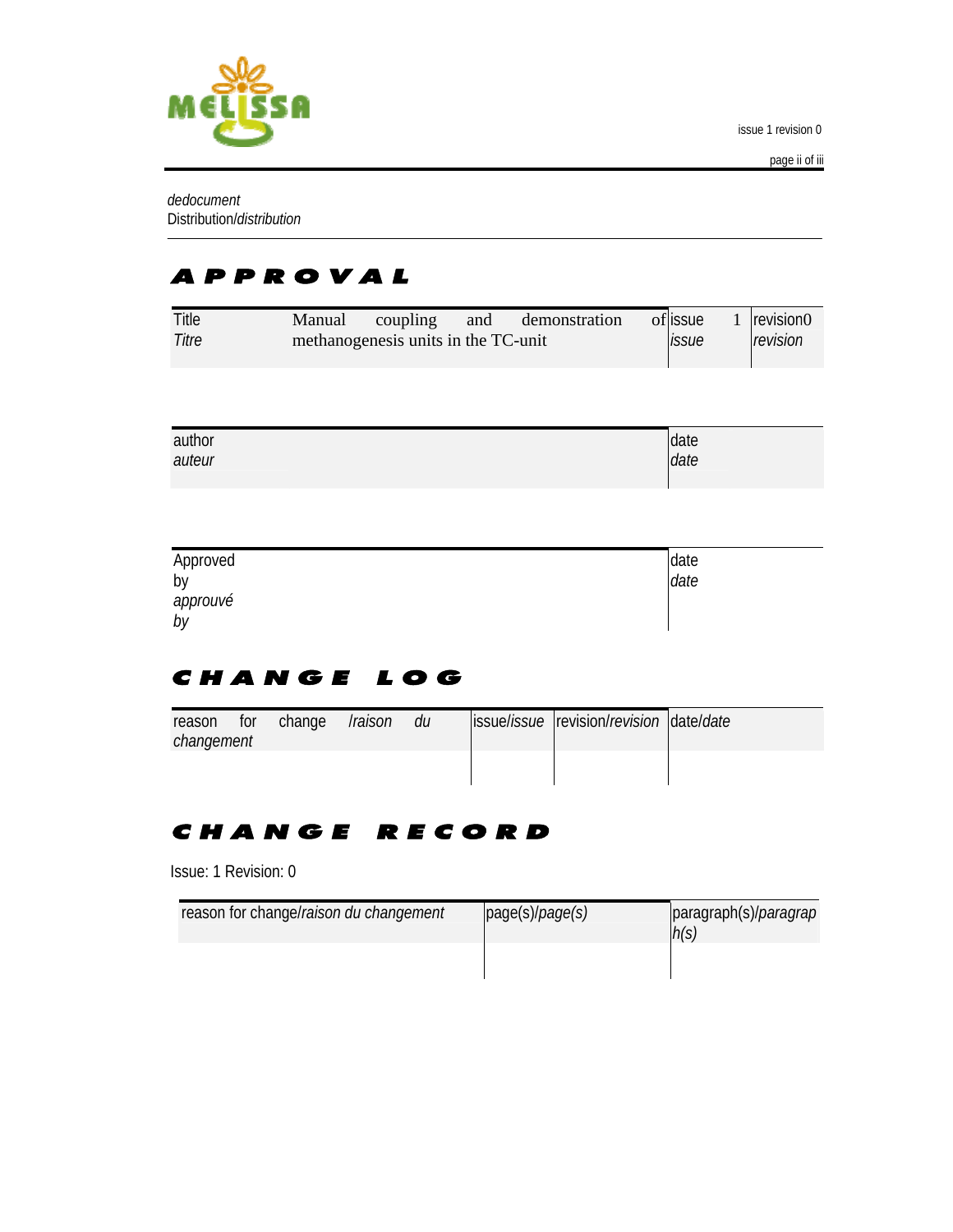

### TABLE OF CONTENT

| $\mathbf{2}$            |                                                                                                                                                                                                                                                                                                                                                                                                                                                                                                                |  |
|-------------------------|----------------------------------------------------------------------------------------------------------------------------------------------------------------------------------------------------------------------------------------------------------------------------------------------------------------------------------------------------------------------------------------------------------------------------------------------------------------------------------------------------------------|--|
|                         |                                                                                                                                                                                                                                                                                                                                                                                                                                                                                                                |  |
|                         |                                                                                                                                                                                                                                                                                                                                                                                                                                                                                                                |  |
|                         |                                                                                                                                                                                                                                                                                                                                                                                                                                                                                                                |  |
| 3                       |                                                                                                                                                                                                                                                                                                                                                                                                                                                                                                                |  |
|                         | FOLLOW UP OF HIGH-LOAD METHANOGENESIS UNIT (CSTR) UNDER OPTIMISED CONDITIONS 5<br>3.1                                                                                                                                                                                                                                                                                                                                                                                                                          |  |
|                         | INFLUENT AND EFFLUENT ANALYSIS OF THE HIGH-LOAD METHANOGENESIS UNIT (CSTR) 5                                                                                                                                                                                                                                                                                                                                                                                                                                   |  |
|                         |                                                                                                                                                                                                                                                                                                                                                                                                                                                                                                                |  |
|                         |                                                                                                                                                                                                                                                                                                                                                                                                                                                                                                                |  |
|                         |                                                                                                                                                                                                                                                                                                                                                                                                                                                                                                                |  |
|                         |                                                                                                                                                                                                                                                                                                                                                                                                                                                                                                                |  |
|                         | 3.2 HIGH-LOAD METHANOGENESIS CSTR - HYDROTHERMOLYSIS - LOW-LOAD METHANOGENESIS UPFLOW                                                                                                                                                                                                                                                                                                                                                                                                                          |  |
|                         |                                                                                                                                                                                                                                                                                                                                                                                                                                                                                                                |  |
|                         | 3.3                                                                                                                                                                                                                                                                                                                                                                                                                                                                                                            |  |
|                         | AMMONIUM, NITRATE AND NITRITE CONVERSION IN THE HYDROTHERMOLYSIS UNIT  6<br>3.4                                                                                                                                                                                                                                                                                                                                                                                                                                |  |
|                         | $3.5^{\circ}$                                                                                                                                                                                                                                                                                                                                                                                                                                                                                                  |  |
| $\overline{\mathbf{4}}$ | $\textbf{CONCLUSIONS} \textcolor{red}{}{\textbf{}} \textcolor{red}{}{\textbf{}} \textcolor{red}{} \textcolor{red}{} \textcolor{red}{} \textcolor{red}{} \textcolor{red}{} \textcolor{red}{} \textcolor{red}{} \textcolor{red}{} \textcolor{red}{} \textcolor{red}{} \textcolor{red}{} \textcolor{red}{} \textcolor{red}{} \textcolor{red}{} \textcolor{red}{} \textcolor{red}{} \textcolor{red}{} \textcolor{red}{} \textcolor{red}{} \textcolor{red}{} \textcolor{red}{} \textcolor{red}{} \textcolor{red}{}$ |  |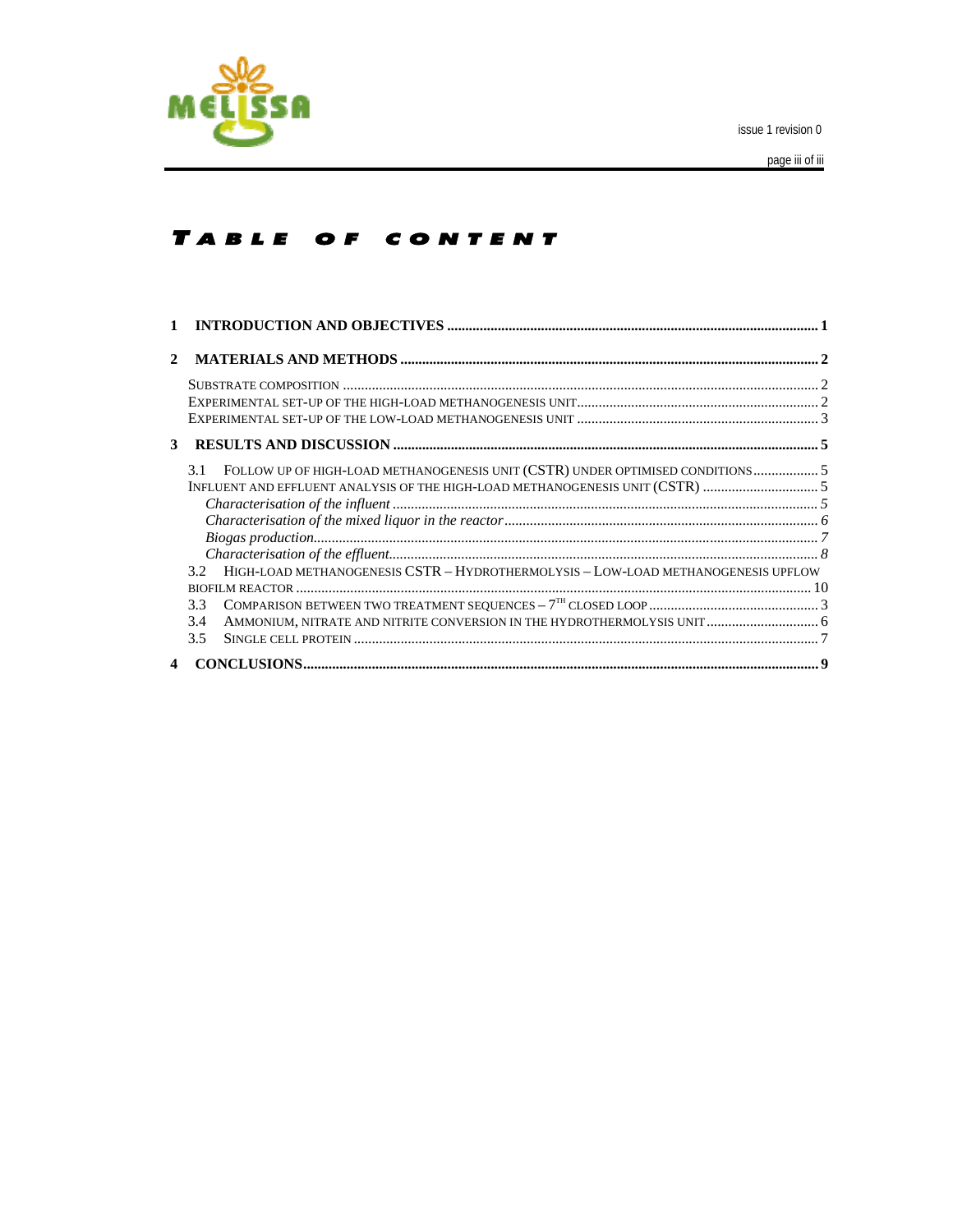

# **1 INTRODUCTION AND OBJECTIVES**

#### Scope of this work

Physical coupling of both methanogenesis units with sub-creitical liquefaction unit of Partner 4

Secondly, lab-scale methanogenesis units constructed. In this phase of the project the highload methanogenic reactor was run at a solid retention time of 40 d, as recommended by the outcome of the results in TN 1.7. The performance of the reactor under these conditions was monitored.

A comparison between treatment sequences with or without *Fibrobacter succinogenes*  treatment was made.

The tasks described for this TN are given below:

#### INPUTS

- Operational and optimized high-load and low-load methanogenesis unit
- Required analysis equipment
- Monitoring equipment for the off-line detection of pathogens

#### Tasks included

- Follow-up of both methanogenesis units in TC-unit
- Determination of liquefaction and biosafety efficiency of the TC-unit (with and without Fibrobacter treatment)
- Theoretical calculations for methane conversion into SCP and carbon dioxide

| TN 1.8                                  |                                                                                                               |  |  |
|-----------------------------------------|---------------------------------------------------------------------------------------------------------------|--|--|
| <b>UGent</b>                            |                                                                                                               |  |  |
|                                         | This document is confidential property of the MELISSA partners and shall not be used, duplicated, modified or |  |  |
| transmitted without their authorization |                                                                                                               |  |  |
|                                         | Memorandum of Understanding TOS-MCT/2002/3161/In/CL                                                           |  |  |
|                                         |                                                                                                               |  |  |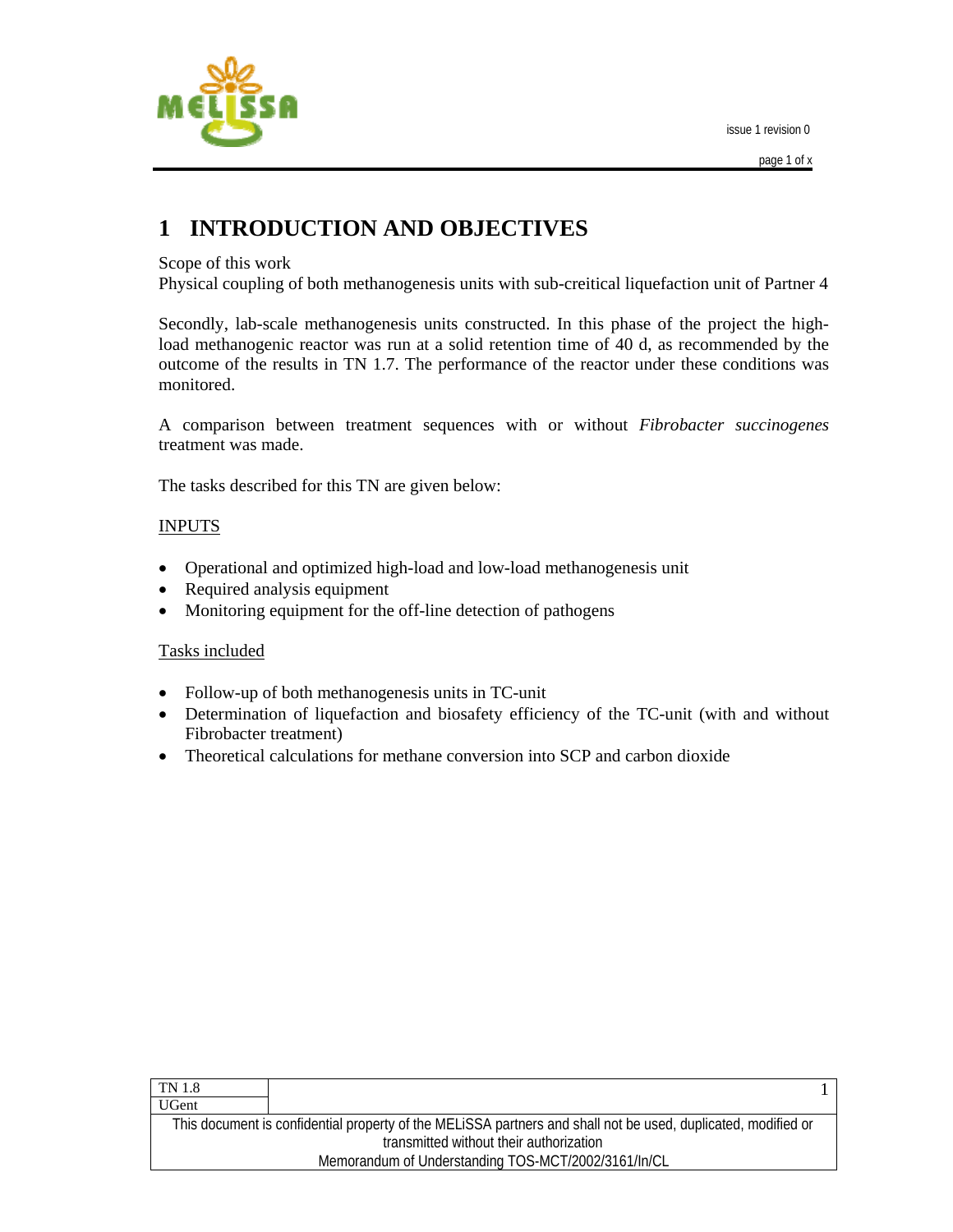



# **2 MATERIALS AND METHODS**

### **Substrate composition**

The composition of the 2% DM substrate was similar to the previous TN's:

**10% DM** *Spirulina* (95% DM): 2.85 g/L

**24% wheat straw** (95% DM): 6.65 g/L

**22.5% fresh cabbage** (9% DM): 6.3 g/L

**22.5 % soya** (90% DM): 6.3 g/L

**21.5 % faeces** (10% DM): 6 g/L

Analysis of the feed shows a feed concentration of 21g COD.L<sup>-1</sup>, 24g Volatile solids (VSS).L<sup>-1</sup> and an ash-content of  $4.4g.L^{-1}$ . Nitrogen concentrations of the feed showed 0.41 g.L<sup>-1</sup> of ammonia (distillation method);  $1.2g.L^{-1}$  Kjeldahl N (distillation method).

## **Experimental set-up of the high-load methanogenesis unit**

A 10 Liter anaerobic glas reactor is used for the anaerobic digestion of the defined feed. As indicated in Figure 1, the digester is maintained at a constant temperature of 34°C by placing it in an incubator. The reactor is a CSTR-type (continuously stirred tank reactor) and is shaken on a shaker platform (INNOVA shaker) at a constant 70 rpm.

The reactor is fed batch wise at regular time intervals. For each volume of the feed fed to the reactor, a same volume of stirred mixed liquor is withdrawn simultaneously. The biogas passes by an electronic milligascounter device (Fachhochschule Bergedorf, Hamburg-Harburg, Germany) with a resolution of 1 ml and an accuracy of 3%. The biogas composition has been monitored during the preparation and fermentation of the batch fibrous residues.

The volumetric loading rate of the mesophilic digester was held at 1.33 g COD/L.day (Chemical Oxygen Demand) over a period of 3 - 4 months in order to obtain a stable nominal regime and to follow up solid build-up in the system. Reactor performance was stable at the given volumetric loading rate.

The dry matter content of the synthetic feed was kept at 2% dry matter. The reactor was fed in quantities of 0.5 L feed/day. In order to maintain a hydraulic retention time of at least 15 days, the liquid reactor volume was set at 7.5 L. The solid retention time (SRT) was maintained at 40 days following the results from T.N. 1.7. In order to achieve a SRT of 40d, 0.625L/L of extracted mixed liquor was centrifuged and returned to the reactor.

| This document is confidential property of the MELISSA partners and shall not be used, duplicated, modified or |
|---------------------------------------------------------------------------------------------------------------|
| transmitted without their authorization                                                                       |
| Memorandum of Understanding TOS-MCT/2002/3161/In/CL                                                           |
|                                                                                                               |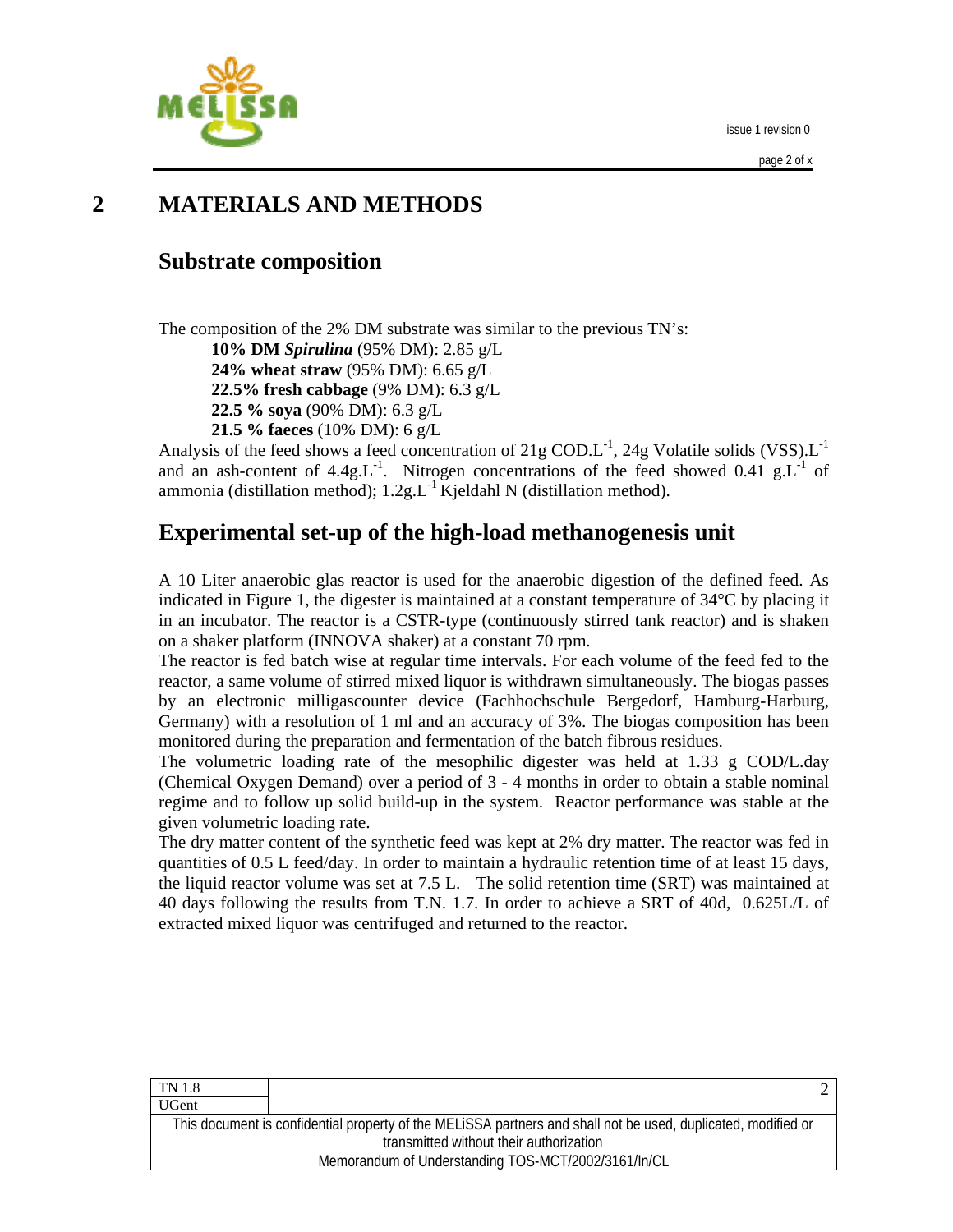



**Figure 1: Scheme of the 2 mesophilic digesters for the fermentation and subsequent distribution of the digester residues (approximately 400 + 100 gram DM)** 

### **Experimental set-up of the low-load methanogenesis unit**

For this experiment, the same reactor set-up as described in the previous Technical Note (TN 1.6) was used. The fixed-bed biofilm reactor had a volume of 1.5 L. The reactor was filled with 1 dm<sup>3</sup> of polyethylene wheels (852 rings in total) (Kaldnes), with a total surface area of 800 m<sup>2</sup>/m<sup>3</sup> and a protected surface area of 500 m<sup>2</sup>/m<sup>3</sup>. To initiate the biofilm formation, 1 L of tap water and 500 mL of sludge from the CSTR were added. The liquid was continuously recycled at an up flow velocity of 2 m/h and at daily basis between 0.67 and 1.3 g COD/L.day was dosed during a period of 10 weeks. Subsequently, the excess of (free) sludge was removed from the reactor. The methanogenic activity during the experiments is thus mainly propagated by the biofilm. Only minor amounts of the CSTR-sludge couldn't be decanted, because part of the sludge was trapped within the matrix of the polypropylene rings. The initiation of the

| TN 1.8       |                                                                                                               |  |
|--------------|---------------------------------------------------------------------------------------------------------------|--|
| <b>UGent</b> |                                                                                                               |  |
|              | This document is confidential property of the MELISSA partners and shall not be used, duplicated, modified or |  |
|              | transmitted without their authorization                                                                       |  |
|              | Memorandum of Understanding TOS-MCT/2002/3161/In/CL                                                           |  |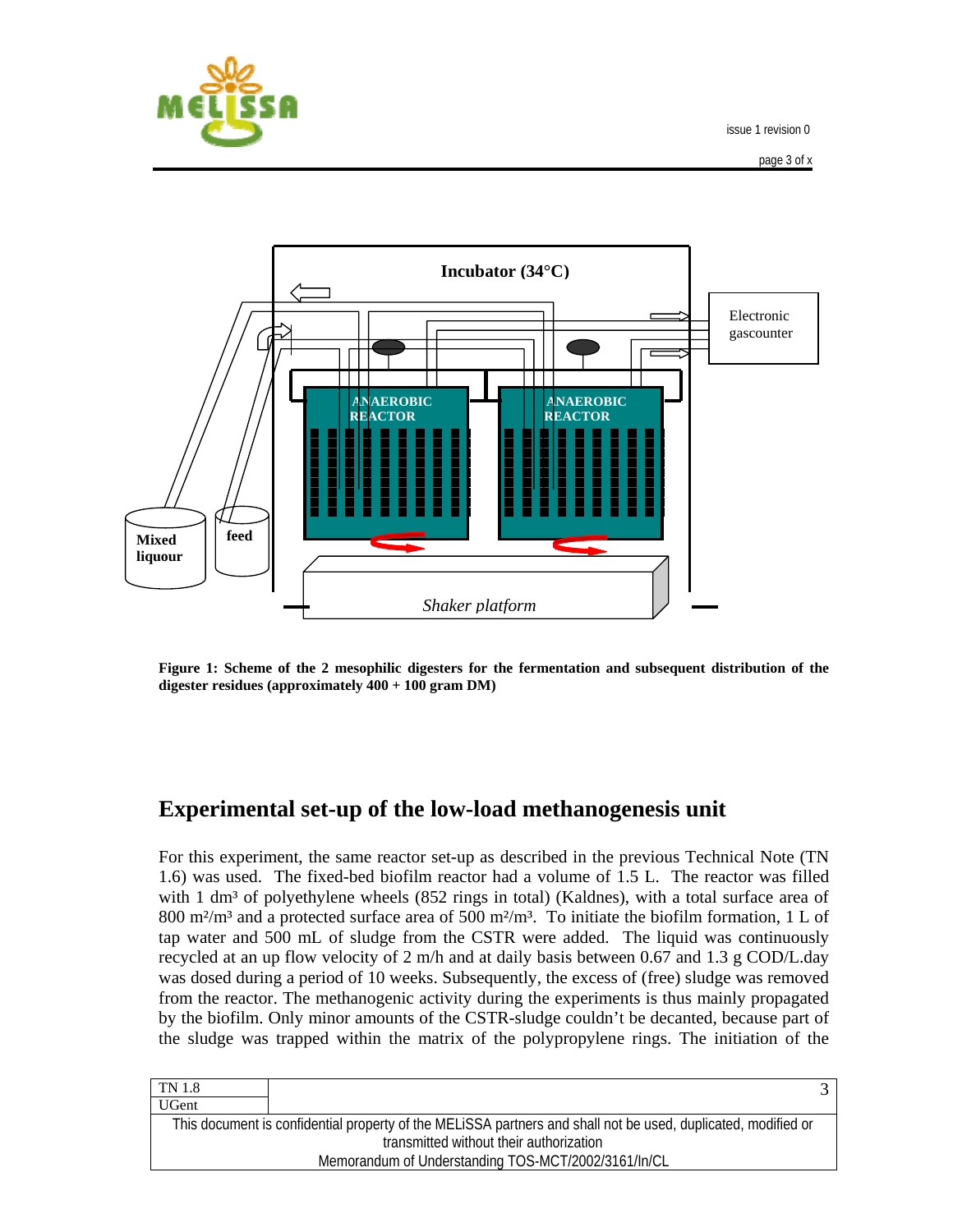

biofilm and the experiments were performed at mesophilic temperature ranges. A schematic presentation of the reactor set-up is depicted in Figure 2.



**Figure 2. Schematic presentation of the reactor set-up of the low-load methanogenesis unit.** 

After the start-up period of the fixed-bed biofilm reactor, the returned effluent from the the sub-critical liquefaction was added to the fixed-bed biofilm reactor. The liquids were continuously recirculated with an up flow velocity of 2 m/h. The biogas production and parameters as COD<sub>t</sub>, COD<sub>s</sub>, VFA and pH were followed on regularly basis, during a total period of 7 to 8 days.

| <b>TN</b> 1.8 |                                                                                                               |  |
|---------------|---------------------------------------------------------------------------------------------------------------|--|
| <b>UGent</b>  |                                                                                                               |  |
|               | This document is confidential property of the MELISSA partners and shall not be used, duplicated, modified or |  |
|               | transmitted without their authorization                                                                       |  |
|               | Memorandum of Understanding TOS-MCT/2002/3161/In/CL                                                           |  |
|               |                                                                                                               |  |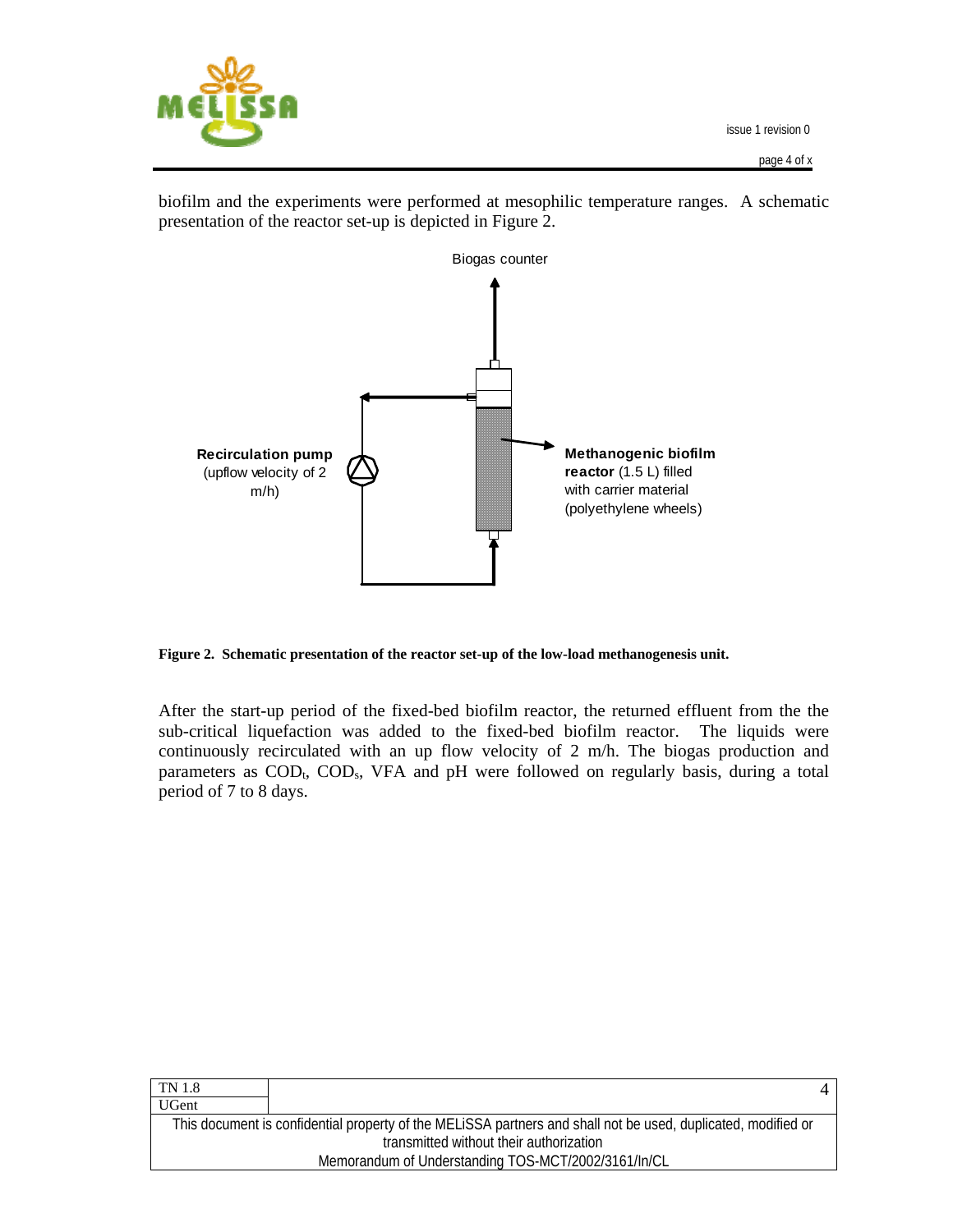



# **3 RESULTS AND DISCUSSION**

## *3.1 Follow up of high-load methanogenesis unit (CSTR) under optimised conditions*

As a result of the experiments in TN 1.7 and to a lesser extent TN 1.6, the hydraulic retention time was uncoupled from the solid retention time, allowing for a longer contact time of the fibrous materials in the standardized feed and should result in a higher removal efficiency of the methanogenic system. Early fears that feed-back inhibition at these higher solid concentrations might occur, were not seen in the exploratory experiments of the above mentioned technical notes, and extended running of the reactor system up to 100 days showed stabile process parameters as shown below.

### **Influent and effluent analysis of the high-load methanogenesis unit (CSTR)**

VFA-analysis (Volatile Fatty Acid), DM-content (dry matter), VS-content (volatile solids), COD (chemical oxygen demand), Kjeldahl-N (KjN), Total Ammonium-N (TAN), and Total Oxidized-N (TON) were measured prior to and after fermentation.

The amount of biogas was monitored continuously with an electronic gas counter and the biogas composition was determined by means of gas chromatography (GC-TCD).

#### CHARACTERISATION OF THE INFLUENT

**Table 1:** Feed characterisation

| DM-content | $\vert$ COD      | <b>TAN</b> | $Ki-N$    | VS       | ash-<br>content |
|------------|------------------|------------|-----------|----------|-----------------|
| 2.8%       | $21 \text{ g/L}$ | $0.41$ g/L | $1.2$ g/L | $24$ g/l | 4.4 g/l         |

| transmitted without their authorization             |                                                                                                               |
|-----------------------------------------------------|---------------------------------------------------------------------------------------------------------------|
| Memorandum of Understanding TOS-MCT/2002/3161/In/CL |                                                                                                               |
|                                                     | This document is confidential property of the MELISSA partners and shall not be used, duplicated, modified or |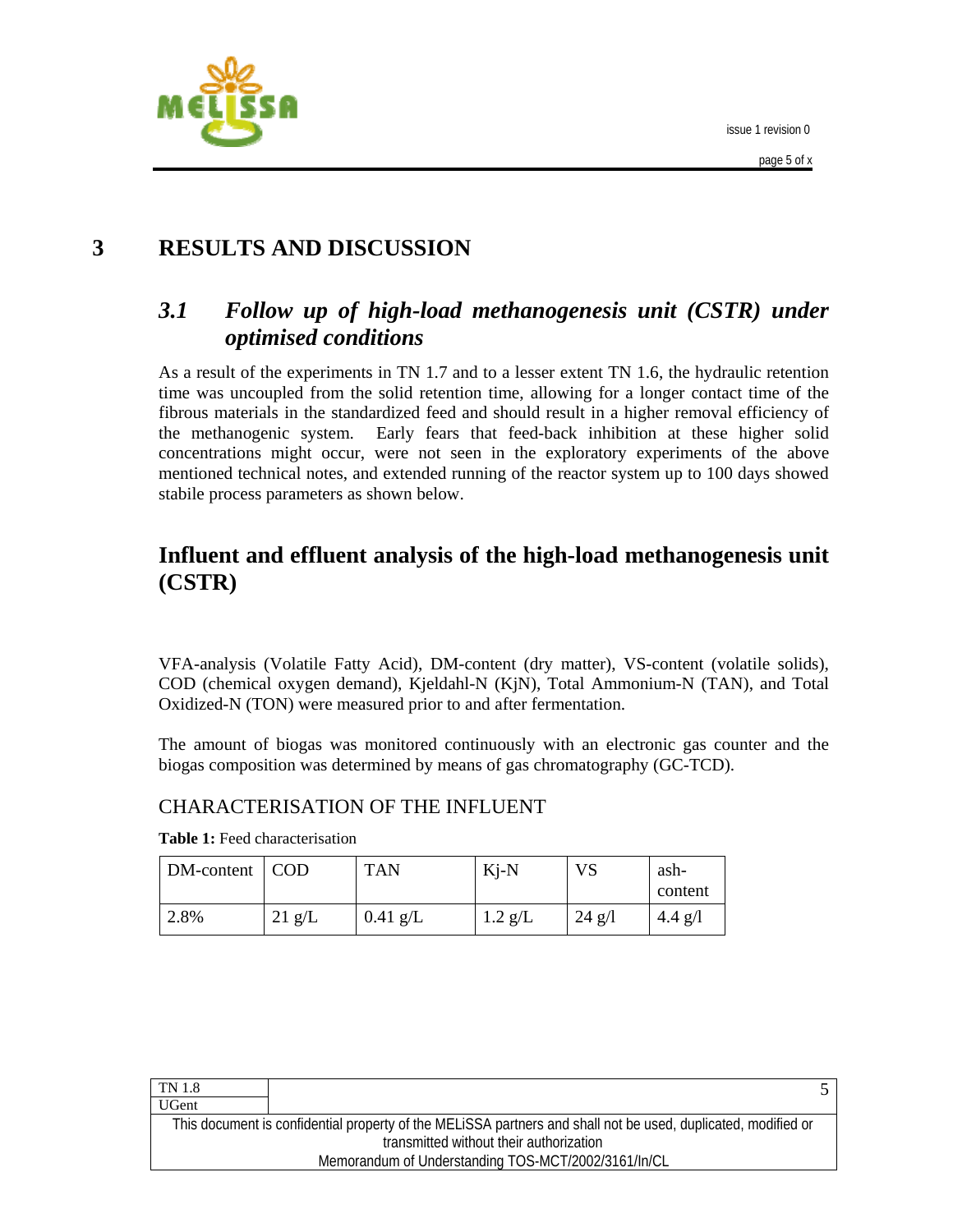



### CHARACTERISATION OF THE MIXED LIQUOR IN THE REACTOR

The dry matter (DM) content profile of the mixed liquor in the digestor is shown in Figure . Although in the start-up phase there was a built-up of DM, the value reached a plateau after 20 days and remained stable during the further operation of the system. Figure 3 shows the graph of the DM evolution.



**Dry matter content**

**Figure 3** Dry matter profile of the mixed liquor in the digestor

Due to the higher solid retention time, DM content increased compared to values obtained for TN 1.7. and TN 1.8. However, equilibrium was reached after a start-up period of 20 days.

| TN 1.8       |                                                                                                               |
|--------------|---------------------------------------------------------------------------------------------------------------|
| <b>UGent</b> |                                                                                                               |
|              | This document is confidential property of the MELISSA partners and shall not be used, duplicated, modified or |
|              | transmitted without their authorization                                                                       |
|              | Memorandum of Understanding TOS-MCT/2002/3161/In/CL                                                           |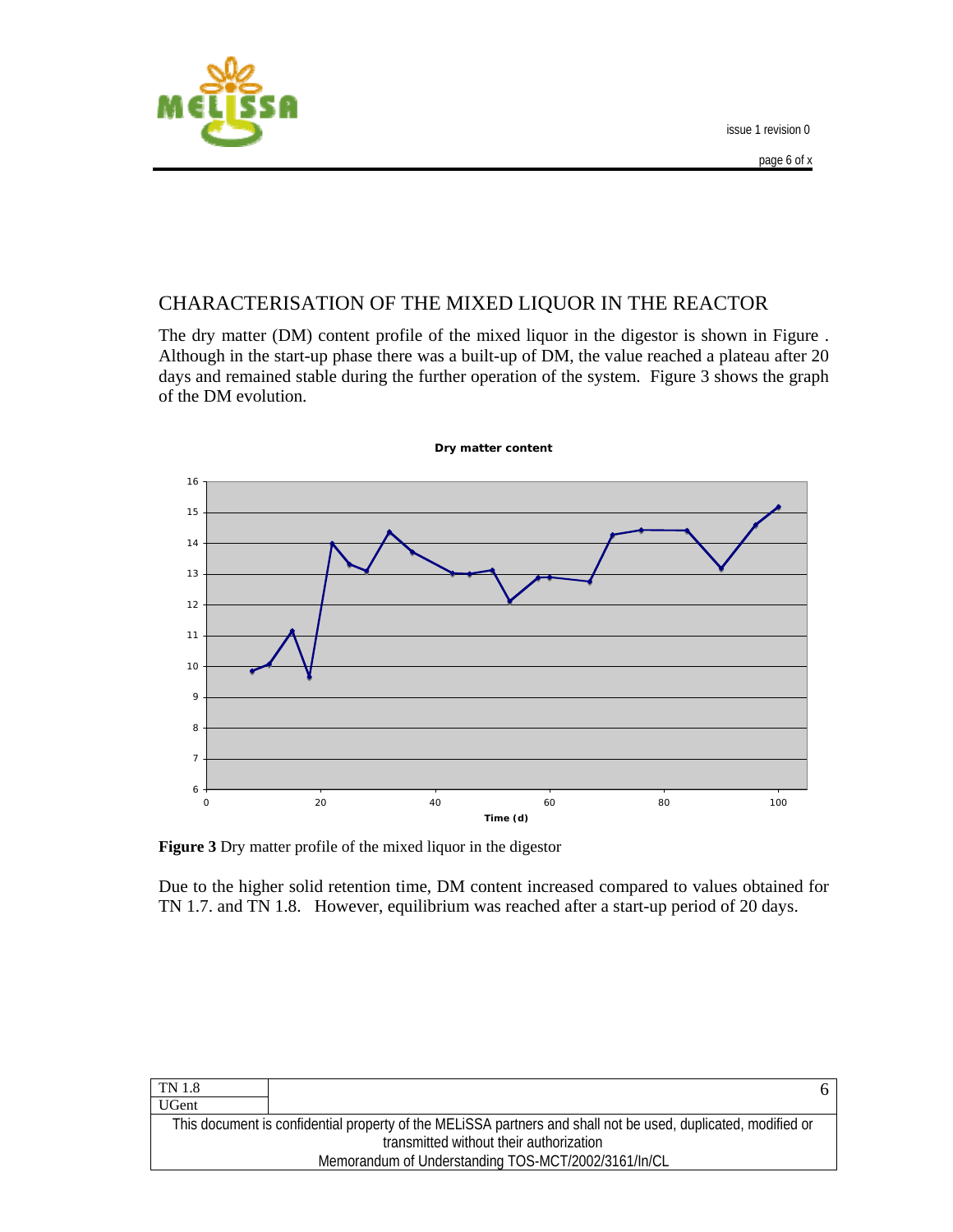

#### BIOGAS PRODUCTION

During the fermentation of the raw substrate, the biogas production was constantly monitored with an electronic gas counter (Figure 4).



**Figure 4** Daily biogas production of the high load methanogenic digestor

On average  $4.67 \pm 0.8$  L of biogas was produced per day (data from day 20 to day 100). This production was found to be in accordance with the volumetric loading rate with on average a production of 0.44 L biogas/g COD or a biogas yield of 87.7%. The average methane content measured over a 2 months period, accounted for  $62.8 \pm 1.8$ % of the total biogas production.

| transmitted without their authorization             |                                                                                                               |
|-----------------------------------------------------|---------------------------------------------------------------------------------------------------------------|
| Memorandum of Understanding TOS-MCT/2002/3161/In/CL |                                                                                                               |
|                                                     | This document is confidential property of the MELISSA partners and shall not be used, duplicated, modified or |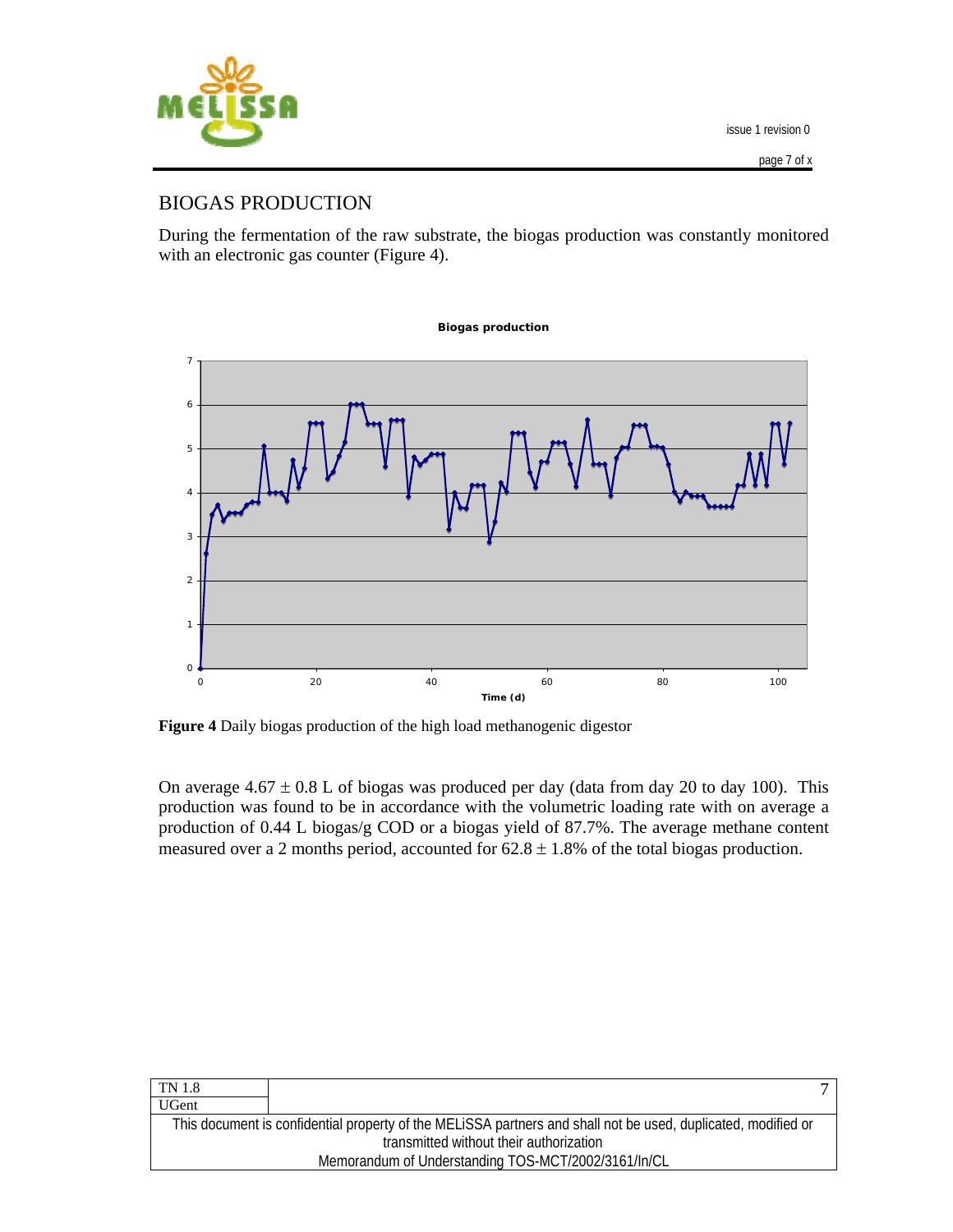

#### CHARACTERISATION OF THE EFFLUENT

In first instance, standard analysis was performed on the reactor effluent. Average results are shown in Table 2.

| <b>Table 2</b> Effluent characterization |  |
|------------------------------------------|--|
|------------------------------------------|--|

| DM-content   COD |            | <b>TAN</b> | $Ki-N$            | VS         | ash-<br>content          |
|------------------|------------|------------|-------------------|------------|--------------------------|
| 0.48%            | $7.07$ g/L | $0.71$ g/L | $1.0 \text{ g/L}$ | $3.75$ g/l | $1.1 \text{ g}/\text{l}$ |

*COD profile* 



**Figure 5** Profile of the COD of the effluent and its supernatant

As can be seen from Figure 5, the COD of the reactor effluent reaches a stable value of about 7 g/L after a start-up period of 20 days. This value remains stable over the course of the operation of the reactor, indicating stabile performance. Only about 1 g/L can be attributed to the COD content of the supernatant of this effluent, which indicates that most COD is comprised in the biomass and fibrous particulates leaving the reactor.

| TN 1.8       |                                                                                                               |
|--------------|---------------------------------------------------------------------------------------------------------------|
| <b>UGent</b> |                                                                                                               |
|              | This document is confidential property of the MELiSSA partners and shall not be used, duplicated, modified or |
|              | transmitted without their authorization                                                                       |
|              | Memorandum of Understanding TOS-MCT/2002/3161/In/CL                                                           |
|              |                                                                                                               |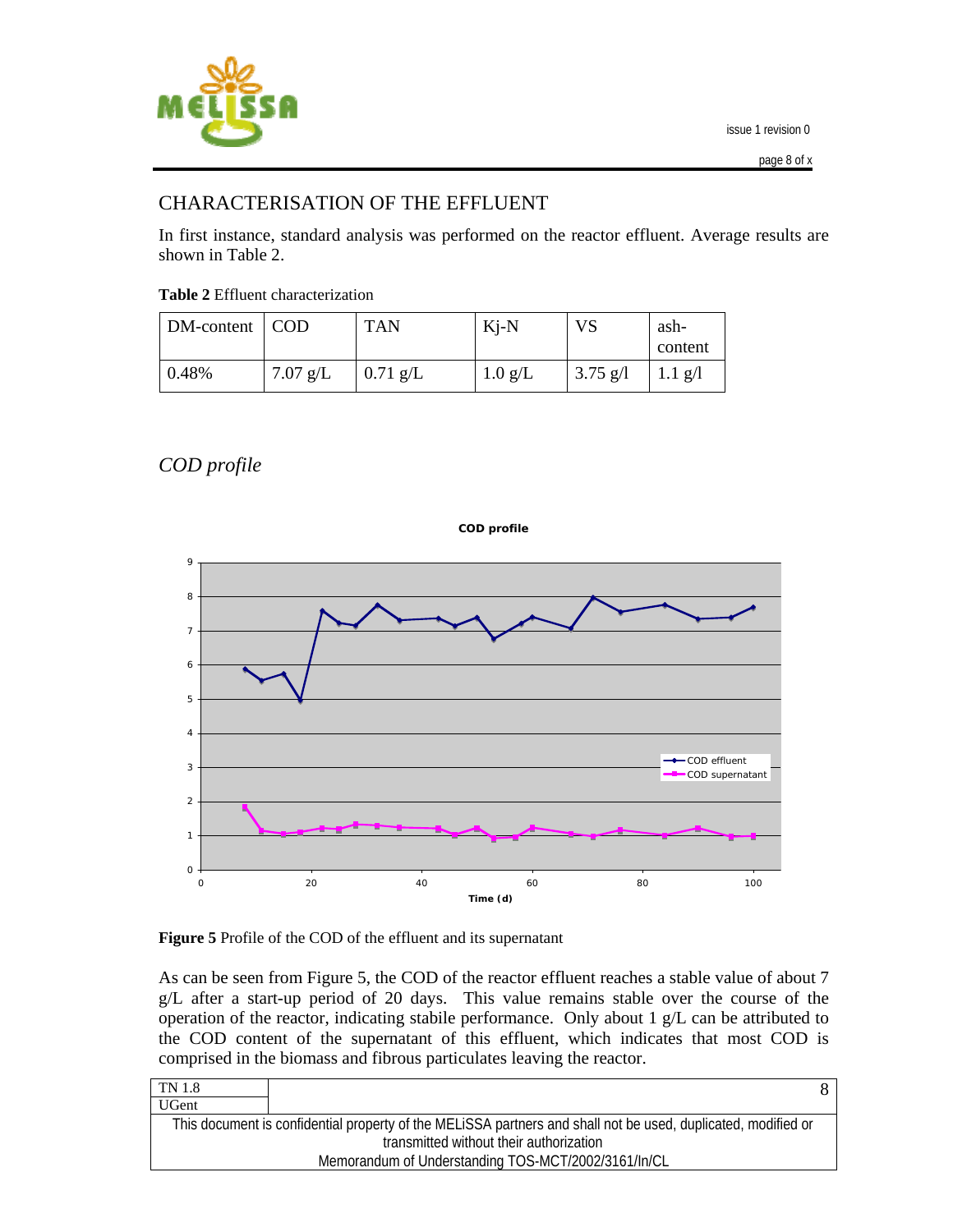

page 9 of x



**Figure 6** Profile of the KjN, TAN and TON of the effluent and its supernatant

From Figure 6, it is clear that the organic bound nitrogen is converted during anaerobic digestion into solubilized ammonia. There is no oxidized nitrogen present (TON level is zero). All ammonia of the effluent is in the soluble phase (supernatant) since the TAN-level of the supernatant was found to be similar to the TAN-level of the total effluent. Some nitrogen is still organic bound (part of KjN not attributed to TAN or TON), comprised in the biomass and fibrous particulates leaving the reactor.

#### *Volatile Fatty Acids*

Volatile fatty acids where extracted from the digester effluent with diethylether and analyzed with GC-FID (with internal standard). The following fatty acids have been determined: acetic acid (2.7 mg/L), propionic acid (0.5 mg/L), and traces of isobutyric acid, isovaleric acid and iso capric acid. It can be concluded that all VFA-concentrations were found to be very low (< 5 mg/L). This clearly indicates the high organic carbon removal and the stability of the digester.

| TN 1.8       |                                                                                                               |
|--------------|---------------------------------------------------------------------------------------------------------------|
| <b>UGent</b> |                                                                                                               |
|              | This document is confidential property of the MELISSA partners and shall not be used, duplicated, modified or |
|              | transmitted without their authorization                                                                       |
|              | Memorandum of Understanding TOS-MCT/2002/3161/In/CL                                                           |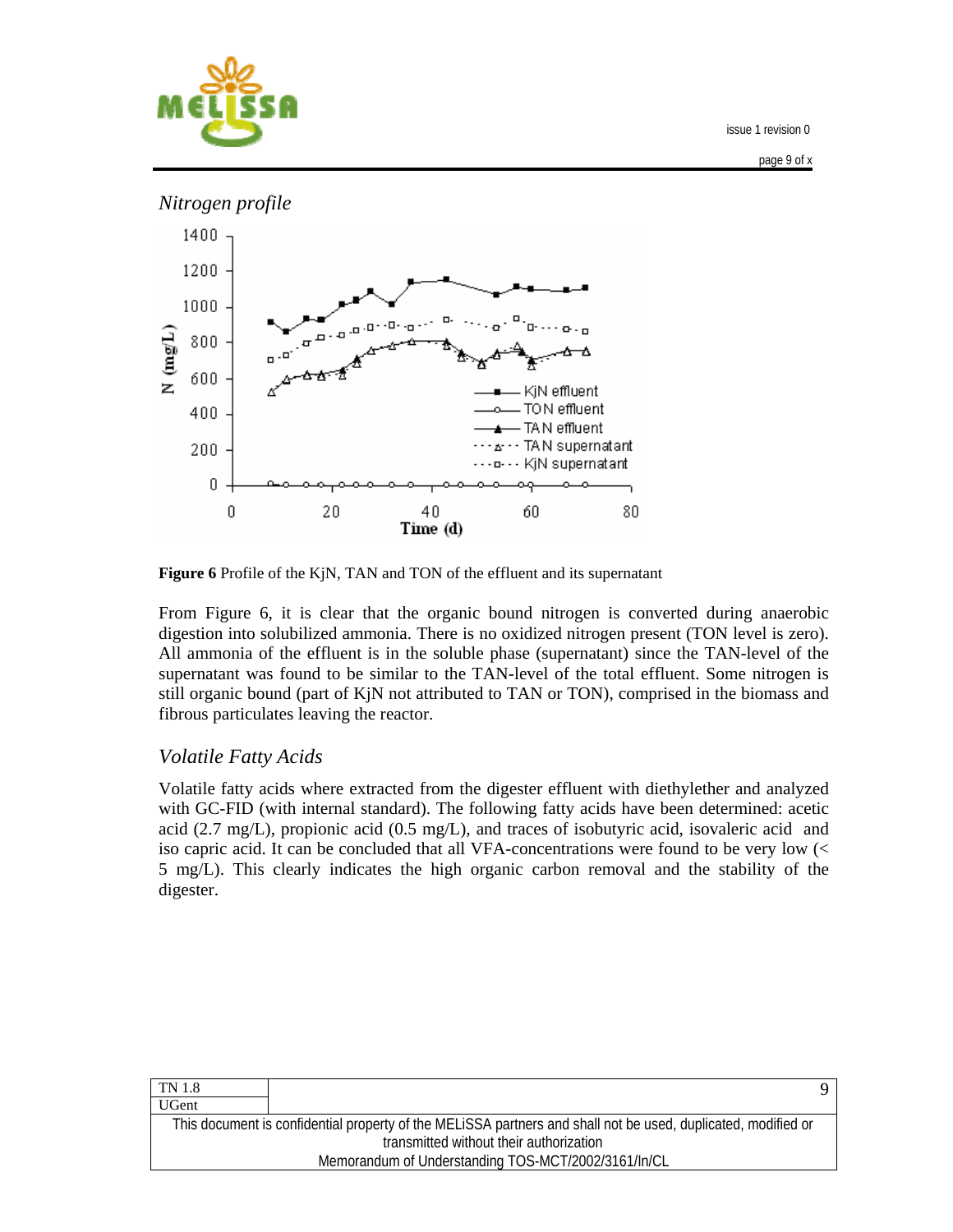

page 10 of x

## *3.2 High-load methanogenesis CSTR – Hydrothermolysis – Lowload methanogenesis upflow biofilm reactor*

This paragraph describes the treatment sequence:

Influent  $\Rightarrow$  High-load methanogenesis CSTR  $\Rightarrow$  Oxidative Hydrothermal treatment  $\Rightarrow$ low-load methanogenesis upflow biofilm reactor

Results summarizing the above-mentioned sequence are shown in table 3.

| TN 1.8       | 10.                                                                                                           |
|--------------|---------------------------------------------------------------------------------------------------------------|
| <b>UGent</b> |                                                                                                               |
|              | This document is confidential property of the MELISSA partners and shall not be used, duplicated, modified or |
|              | transmitted without their authorization                                                                       |
|              | Memorandum of Understanding TOS-MCT/2002/3161/In/CL                                                           |
|              |                                                                                                               |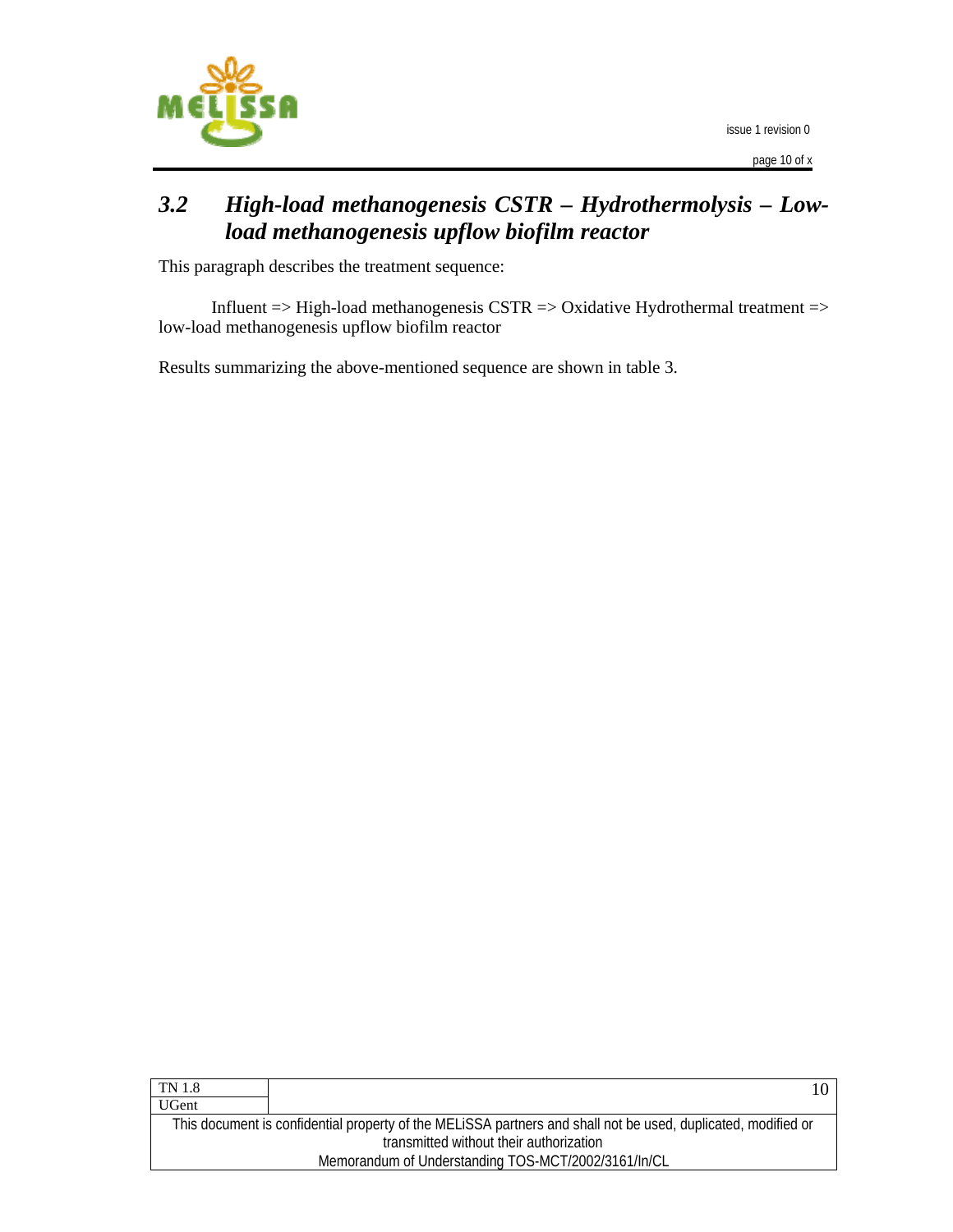

page 1 of ii

#### **Table 3: High load methanogenic CSTR => Oxidative Hydrothermolysis => Low load methanogenesis up flow biofilm reactor sequence results**

| High Load methanogenic CSTR     |                                                       | Low load methanogenesis up flow biofilm reactor<br>Oxidative                                                   |                                                              |                                                                                 |
|---------------------------------|-------------------------------------------------------|----------------------------------------------------------------------------------------------------------------|--------------------------------------------------------------|---------------------------------------------------------------------------------|
|                                 |                                                       | Hydrothermolysis                                                                                               |                                                              |                                                                                 |
| <b>Influent</b>                 |                                                       | Pressure: 250 BAR                                                                                              | <b>Influent</b> $(=$ effluent of oxidative hydrothermolysis) |                                                                                 |
| Concentration<br>Reactor volume | 21 gCOD/L<br>24 g/L VSS<br>4.4 $g/L$ ash<br>7.5L      | Temperature: $> 300^{\circ}$ C<br>$4s < \tau < 17s$<br>stoichiometric<br>$H_2O_2$<br>$excess \approx 2$<br>(1) | Concentration<br>Reactor volume                              | 0.23 g COD/L (all in liquid phase)<br>1L                                        |
| Volumetric<br>loading<br>rate   | 1.4g COD/L.d                                          |                                                                                                                | Loading                                                      | $0.23$ g COD/L (i.e. volumetric<br>loading rate at day 0, 1L,<br>recirculating) |
| <b>VFA</b>                      | $\Omega$                                              |                                                                                                                | VFA per L                                                    | 164 mg HAc, 3mg propionate                                                      |
| Nitrogen                        | $0.41$ g/L ammonia<br>$1.2$ g/L KjN                   |                                                                                                                | Nitrogen                                                     | $71.5$ mg KjN<br>58.8 mg ammonia (all in liquid<br>phase)                       |
| Biomass concentration           | $\overline{0}$                                        |                                                                                                                | Biomass concentration                                        | $\mathbf{0}$                                                                    |
| <b>Effluent</b>                 |                                                       |                                                                                                                | <b>Effluent</b>                                              |                                                                                 |
| Concentration                   | 5.73 g CODs/L effluent<br>1.18 g COD/L clear effluent |                                                                                                                | Concentration                                                | 0.10 g COD/L (all in liquid phase)                                              |
| <b>HRT</b>                      | 15d                                                   |                                                                                                                | <b>HRT</b>                                                   | 7d                                                                              |
| <b>SRT</b>                      | 40d                                                   |                                                                                                                |                                                              |                                                                                 |
| <b>Biogas</b>                   | 4.7 L/d<br>62.8% CH <sub>4</sub>                      |                                                                                                                | <b>Biogas</b>                                                | 60 mL/7d (i.e. 60 mL per 0.23 g<br>COD)                                         |
| VFA in liquid phase             | $2.7 \text{ mg HAc}$                                  |                                                                                                                | VFA per L                                                    | 45 mg HAc; 14 mg propionate; 3                                                  |
| $\rm TN$ $1.8$<br>$ITC_{ext}$   |                                                       |                                                                                                                |                                                              |                                                                                 |

UGent This document is confidential property of the MELiSSA partners and shall not be used, duplicated, modified or transmitted without their authorization Memorandum of Understanding TOS-MCT/2002/3161/In/CL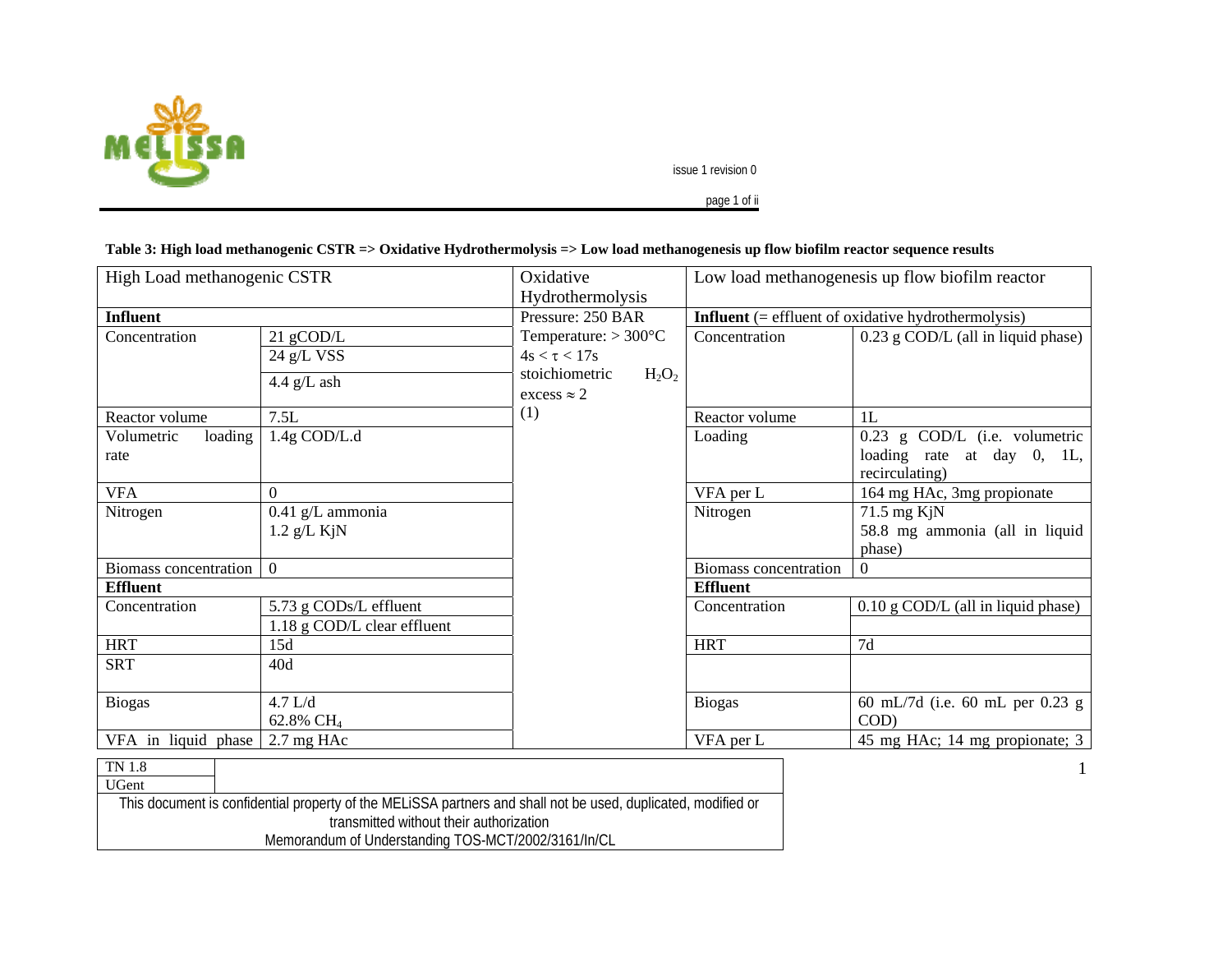

page 2 of i

| per L                     | 0.5 mg propionic acid            |                           | mg butyrate; 1 mg isovalerianate |
|---------------------------|----------------------------------|---------------------------|----------------------------------|
| Nitrogen per L            | 717mg ammonia in liquid, 454 mg  | Nitrogen per L            | 98.7 mg KjN; 71.3 mg ammonia     |
|                           | ammonia in solids, 844 mg KjN in |                           |                                  |
|                           | liquid; 528 mg KjN in solids     |                           |                                  |
| Biomass concentration     | $1.83$ g/L effluent              | Biomass concentration     | $0$ (fixed bed)                  |
| % degradation based 87.6% |                                  | % degradation based 52.2% |                                  |
| on biogas production      |                                  | on biogas production      |                                  |

(1)

The reacting conditions of the oxidative hydrothermolysis were chosen based on the results presented in TN's 4.6 and 4.7. Stoichiometric excess of a factor 2 based on the carbon content of the effluent were required to attain complete liquefaction of the influent at temperatures higher than 300°C and a pressure of 250 BAR. Pump speeds of the hydrothermal unit were chosen to attain a hydraulic residence time of about 10 seconds in the reactor.

Prior to hydrothermal treatment, the particulate size of the high load methanogenic CSTR effluent was reduced to < 180 μm using an IKA mixer.

| <b>TN</b> 1.8 |                                                                                                               |
|---------------|---------------------------------------------------------------------------------------------------------------|
| <b>UGent</b>  |                                                                                                               |
|               | This document is confidential property of the MELISSA partners and shall not be used, duplicated, modified or |
|               | transmitted without their authorization                                                                       |
|               | Memorandum of Understanding TOS-MCT/2002/3161/In/CL                                                           |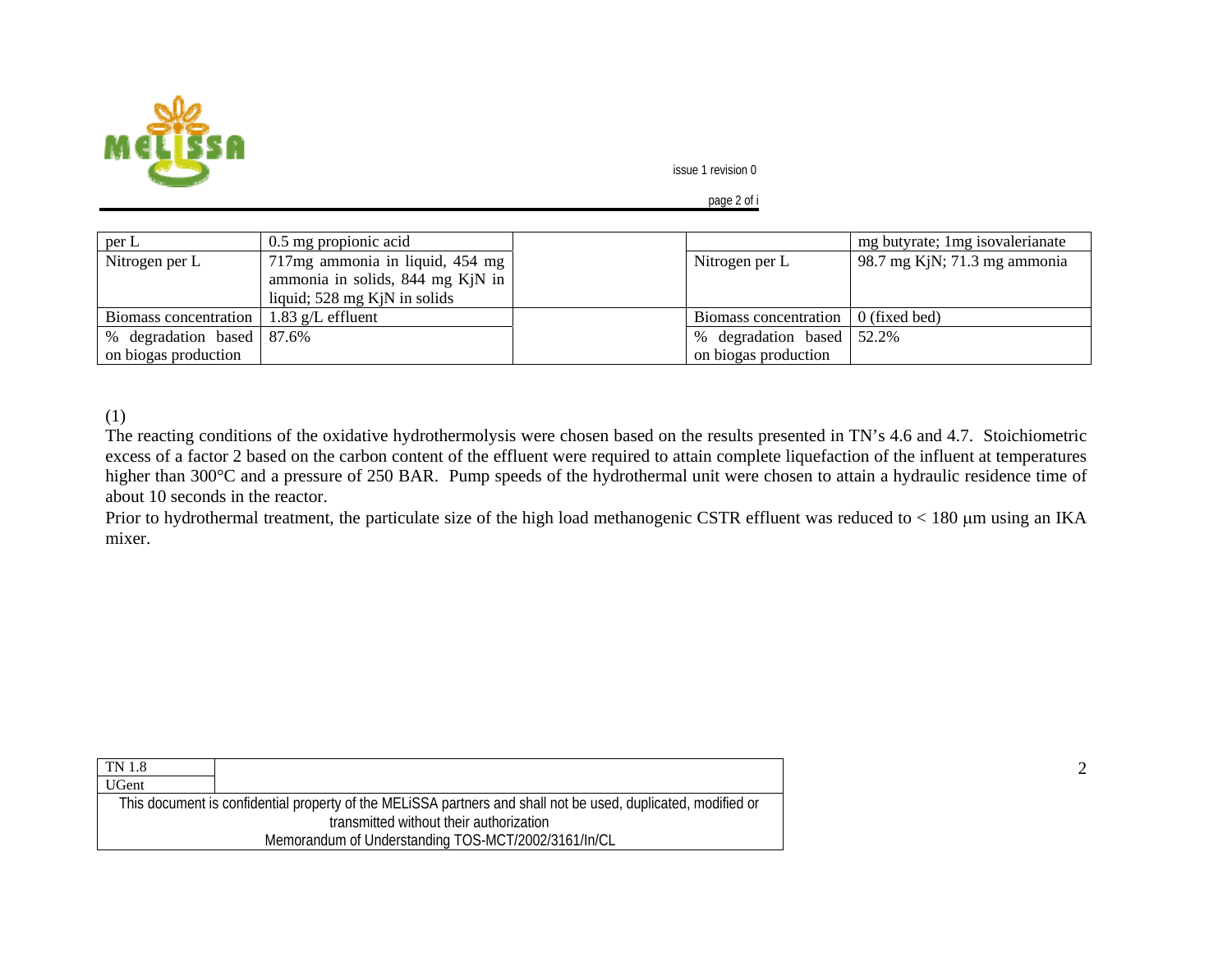



## *3.3 Comparison between two treatment sequences – 7th closed loop*

This paragraph compares the performance of two treatment sequences:

A: High load methanogenic CSTR  $\Rightarrow$  Fibrobacter succinogenes treatment  $\Rightarrow$ Oxidative Hydrothermolysis => Low load methanogenic upflow biofilm reactor

B: High load methanogenic CSTR  $\Rightarrow$  Oxidative Hydrothermolysis  $\Rightarrow$  Low load methanogenic upflow biofilm reactor

As in previous closed loop experiments, solid digester residue from the high load methanogenic CSTR was sent to Partner 2, Laboratoire de Génie chimique et biochimique, Université Blaise Pascal, Clermont Ferrand, France. The CSTR solid digester residue was treated with the fiber degrading *Fibrobacter succinogenes* to allow for a further degradation of the recalcitrant fibrous fraction of the solid digester residue.

Following the *F. succinogenes* treatment, the sample was sent to LabMET, Ghent University, Belgium for treatment with the Hydrothermolysis unit at optimized conditions. Table 4 below shows the resulting data for treatment sequence A, Table 5 contains data from treatment sequence B.

The data clearly shows that *F. succinogenes* treatment has a very small impact in the total liquefaction capacity of the proposed treatment sequences. Given that in the B sequence mixed liquor was treated, the higher effluent COD after the oxidative hydrothermolysis can be explained by the presence of soluble recalcitrant compounds in the liquid fraction of the treated influent which were not present in the A sequence.

The oxidative hydrothermolysis is capable of 'cracking' these recalcitrant compounds to a very high degree, shown by the final COD values of the low load methanogenic upflow biofilm reactor effluents. Given this data, the superiority of hydrothermolysis at oxidative conditions becomes clear, and total liquefaction and near-total biodegradation of the standardized MAP waste is a fact.

| <b>Fibrobacter succinogenes treatment</b> |                                                     |
|-------------------------------------------|-----------------------------------------------------|
| In: CSTR solid digester residue           |                                                     |
| Out                                       | 6% Dry Weight (DW)                                  |
|                                           | 23 g COD/L                                          |
| <b>Oxidative hydrothermolysis</b>         |                                                     |
| In                                        | 10 fold dilution of <i>F. succinogenes effluent</i> |
|                                           | stoichiometric x2 $H_2O_2$ dosage                   |
|                                           | P: 240 BAR                                          |

#### **Table 4: results of treatment sequence A**

TN 1.8 UGent This document is confidential property of the MELiSSA partners and shall not be used, duplicated, modified or transmitted without their authorization Memorandum of Understanding TOS-MCT/2002/3161/In/CL 3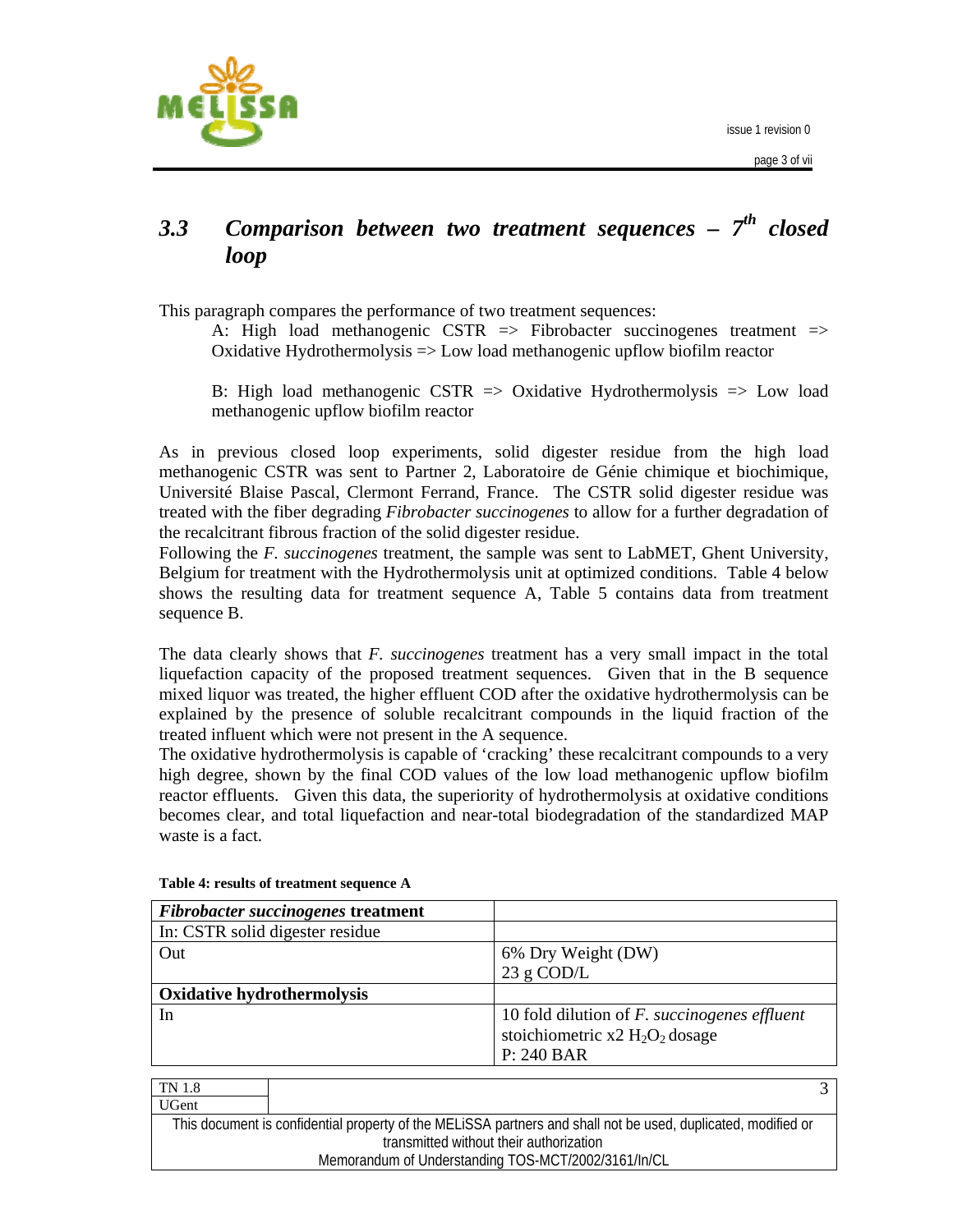

page 4 of vii

|                                      | $T: 350^{\circ}C$                         |
|--------------------------------------|-------------------------------------------|
|                                      | $Q_{\text{out}}$ : 21 mL/min              |
| Out                                  | 0.04% DW                                  |
|                                      | $0.417$ g COD/L                           |
|                                      | $0.123$ g KjN/L                           |
|                                      | $0.037$ g TAN/L                           |
|                                      | $0 g$ TON/L                               |
|                                      | pH 6.6                                    |
| Low load methanogenic upflow biofilm |                                           |
| reactor                              |                                           |
| In                                   | Effluent of oxidative<br>hydrothermolysis |
|                                      | corrected to pH 7.2 using NaOH            |
| Out                                  | Cumulative biogasproduction: 570 mL       |
|                                      | 69% methane, $31\%$ CO <sub>2</sub>       |
|                                      | $0.01\%$ DW                               |
|                                      | $0.092$ g COD/L                           |
|                                      | $0.162$ g KjN/L                           |
|                                      | $0.052$ g TAN/L                           |
|                                      | $0 g$ TON/L                               |

#### **Table 5: Results of treatment sequence B**

| <b>High load methanogenic CSTR</b> |                                      |
|------------------------------------|--------------------------------------|
| In                                 | Standardized feed as described above |
| Out                                | 0.5% DW                              |
|                                    | $7.07$ g COD/L                       |
|                                    | $1.09$ g KjN/L                       |
|                                    | $0.76$ g TAN/L                       |
|                                    | $0 g$ TON/L                          |
| <b>Oxidative hydrothermolysis</b>  |                                      |
| In                                 | No dilution required                 |
|                                    | Stoichiometric $x2 H_2O_2$ dosage    |
|                                    | P: 240 BAR                           |
|                                    | $T: 350^{\circ}C$                    |
|                                    | $Q_{\text{out}}$ : 23 mL/min         |
| Out                                | 0.06% DW                             |
|                                    | $0.721$ g COD/L                      |
|                                    | $0.201$ g KjN/L                      |
|                                    | $0.072$ g TAN/L                      |
|                                    | $0 g$ TON/L                          |

| TN 1.8       |                                                                                                               |  |
|--------------|---------------------------------------------------------------------------------------------------------------|--|
| <b>UGent</b> |                                                                                                               |  |
|              | This document is confidential property of the MELISSA partners and shall not be used, duplicated, modified or |  |
|              | transmitted without their authorization                                                                       |  |
|              | Memorandum of Understanding TOS-MCT/2002/3161/In/CL                                                           |  |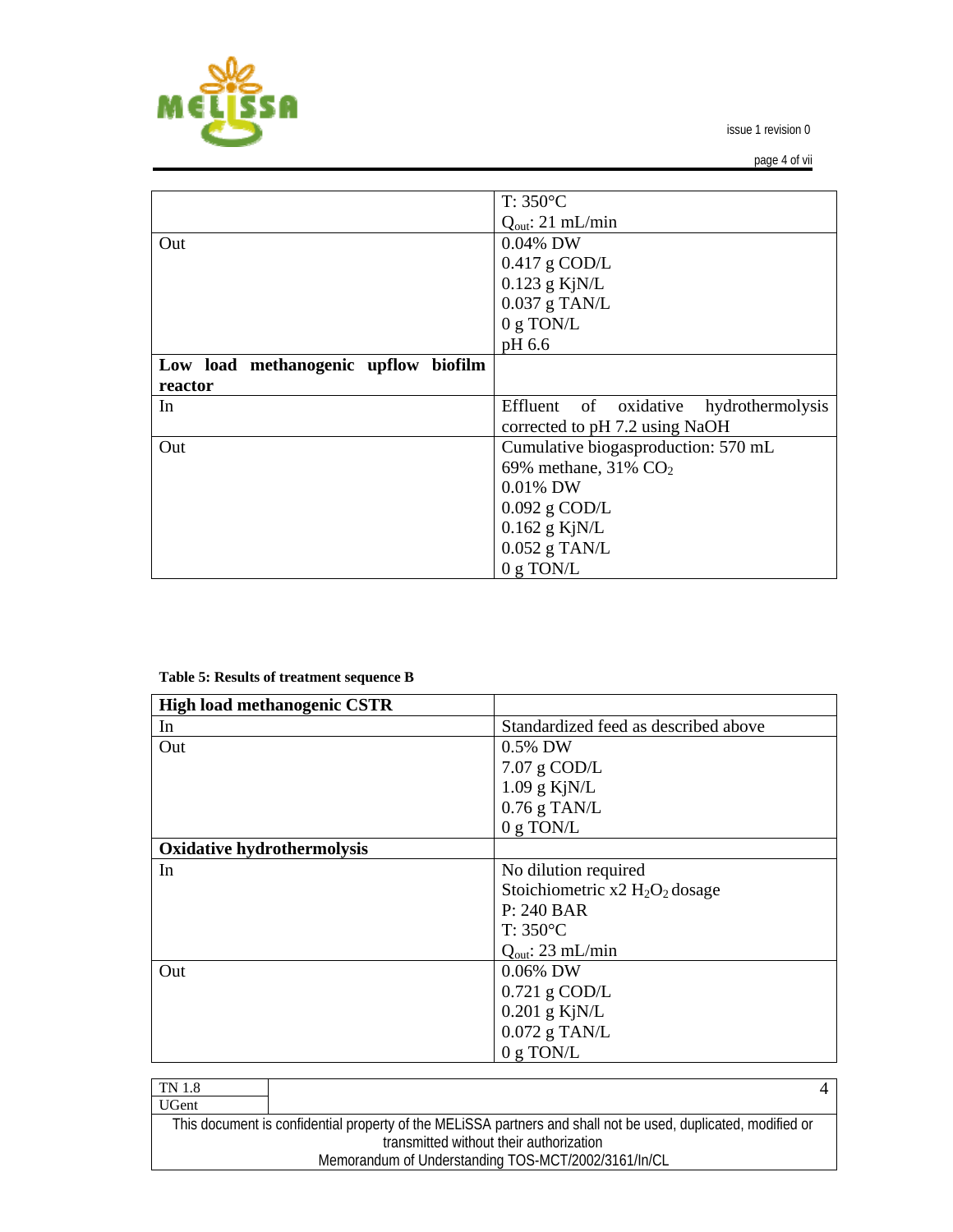

page 5 of vii

| Low load methanogenic upflow biofilm |                                            |
|--------------------------------------|--------------------------------------------|
| reactor                              |                                            |
| In                                   | Oxidative hydrothermolysis effluent,<br>pH |
|                                      | corrected to 7.1                           |
| Out                                  | Cumulative biogas production: 1040 mL      |
|                                      | 72% methane, 28% $CO2$                     |
|                                      | $0.012\%$ DW                               |
|                                      | $0.14$ g COD/L                             |
|                                      | $0.189$ g KjN/L                            |
|                                      | $0.091$ g TAN/L                            |
|                                      | 0 g TON/L                                  |

The effluents from the (oxidative) hydrothermolysis were subjected to microbial plate count techniques using selective media for typical indicator organisms in drinking water.

Prior to testing, the HT unit was rinsed with at ambient temperature and atmospheric pressure using 70% ethanol in water, and subsequently rinsed with 3 total reactor volumes of water to eliminate potential contamination from bacteria in the HT unit.

A 1L sample of mixed liquor from the high load methanogenic CSTR reactor, operating at 34°C, was treated in the HT unit. The effluent from one batch HT treatment at 250 BAR and 350°C, in absence of hydrogen peroxide, was collected and 100 microliter samples were plated on the following media:

- Mac Conkey agar: selective medium for coliform bacteria, indicating faecal pollution
- PCA: plate count agar, a general purpose agar to allow a total count

Incubation at 37°C for 24h failed to show any growth, demonstrating the effective sterilization of all HT influent.

| <b>TN 1.8</b> |                                                                                                               |  |
|---------------|---------------------------------------------------------------------------------------------------------------|--|
| <b>UGent</b>  |                                                                                                               |  |
|               | This document is confidential property of the MELISSA partners and shall not be used, duplicated, modified or |  |
|               | transmitted without their authorization                                                                       |  |
|               | Memorandum of Understanding TOS-MCT/2002/3161/In/CL                                                           |  |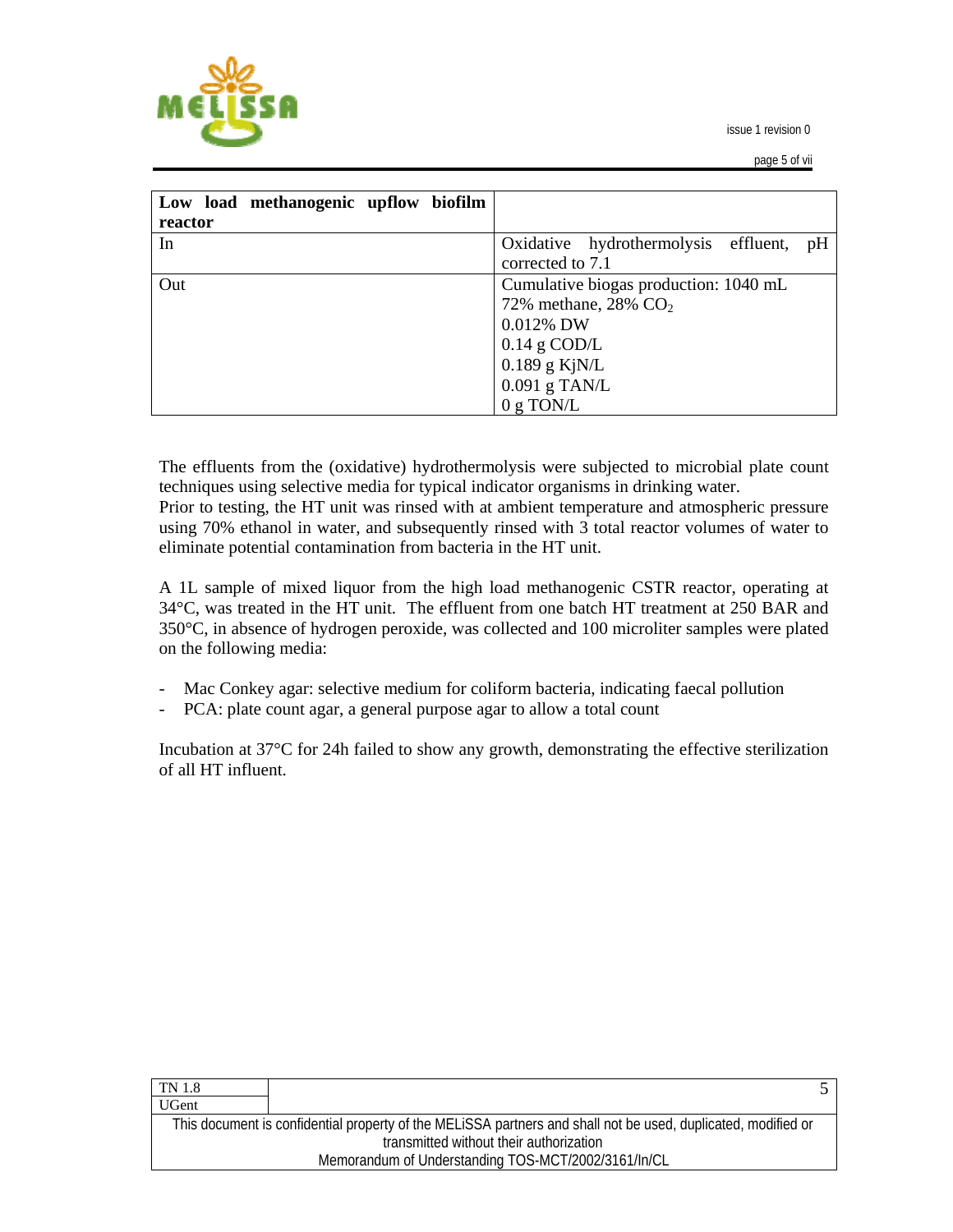

### *3.4 Ammonium, nitrate and nitrite conversion in the hydrothermolysis unit*

The goal of this experiment is to assess the conversion of  $NH_4^+$ ,  $NO_3^-$  and  $NO_2^-$  in the hydrothermolysis reaction. For this experiment, the HT unit was run at a pressure of 200 BAR and 180°C (Table 6) in a first series of experiments, and at 200 BAR and 240°C (Table 7) in a second series of experiments.

| Influent 1 ( $NH4NO3$ ), HRT 40s   |                  |                 |                    |
|------------------------------------|------------------|-----------------|--------------------|
|                                    | Before treatment | After treatment | Removal efficiency |
| $mg N(NH_4^+)/L$                   | 250              | 139             | 44,5%              |
| mg N(NO <sub>3</sub> )/L           | 250              | 132             | 47%                |
| mg N(NO <sub>2</sub> )/L           | 0                | 17              |                    |
|                                    |                  |                 |                    |
| Influent 2 ( $NH_4NO_2$ ), HRT 64s |                  |                 |                    |
|                                    | Before treatment | After treatment | Removal efficiency |
| $mg N(NH_4^+)/L$                   | 500              | 155             | 69%                |
| mg N(NO <sub>3</sub> )/L           | 0                | 3               |                    |
| mg N(NO <sub>2</sub> )/L           | 500              | 209             | 58%                |

The removal efficiency in this first series of experiments was low for all N species. At higher hydraulic retention times, an increase in the removal efficiency was seen. In the second series of experiments, temperature and HRT were increased.

| Influent 1 ( $NH4NO3$ ), HRT 214s |                  |                 |                    |
|-----------------------------------|------------------|-----------------|--------------------|
|                                   | Before treatment | After treatment | Removal efficiency |
| $mg N(NH_4^+)/L$                  | 500              | 9               | 98%                |
| mg $N(NO_3)/L$                    | 500              | 12              | 97,6%              |
| mg N(NO <sub>2</sub> )/L          | 0                |                 |                    |
|                                   |                  |                 |                    |
| Influent 2 ( $NH4NO2$ ), HRT 231s |                  |                 |                    |
|                                   | Before treatment | After treatment | Removal efficiency |
| $mg N(NH_4^+)/L$                  | 670              | 156             | 76,8               |
| mg N(NO <sub>3</sub> )/L          | 0                | 11              |                    |
| mg $N(NO_2)/L$                    | 500              | 1,5             | 99,7               |

Removal efficiencies at these operating conditions were much higher than in the previous set of experiments.

| TN 1.8                                              |                                                                                                               |  |
|-----------------------------------------------------|---------------------------------------------------------------------------------------------------------------|--|
| <b>UGent</b>                                        |                                                                                                               |  |
|                                                     | This document is confidential property of the MELISSA partners and shall not be used, duplicated, modified or |  |
| transmitted without their authorization             |                                                                                                               |  |
| Memorandum of Understanding TOS-MCT/2002/3161/In/CL |                                                                                                               |  |
|                                                     |                                                                                                               |  |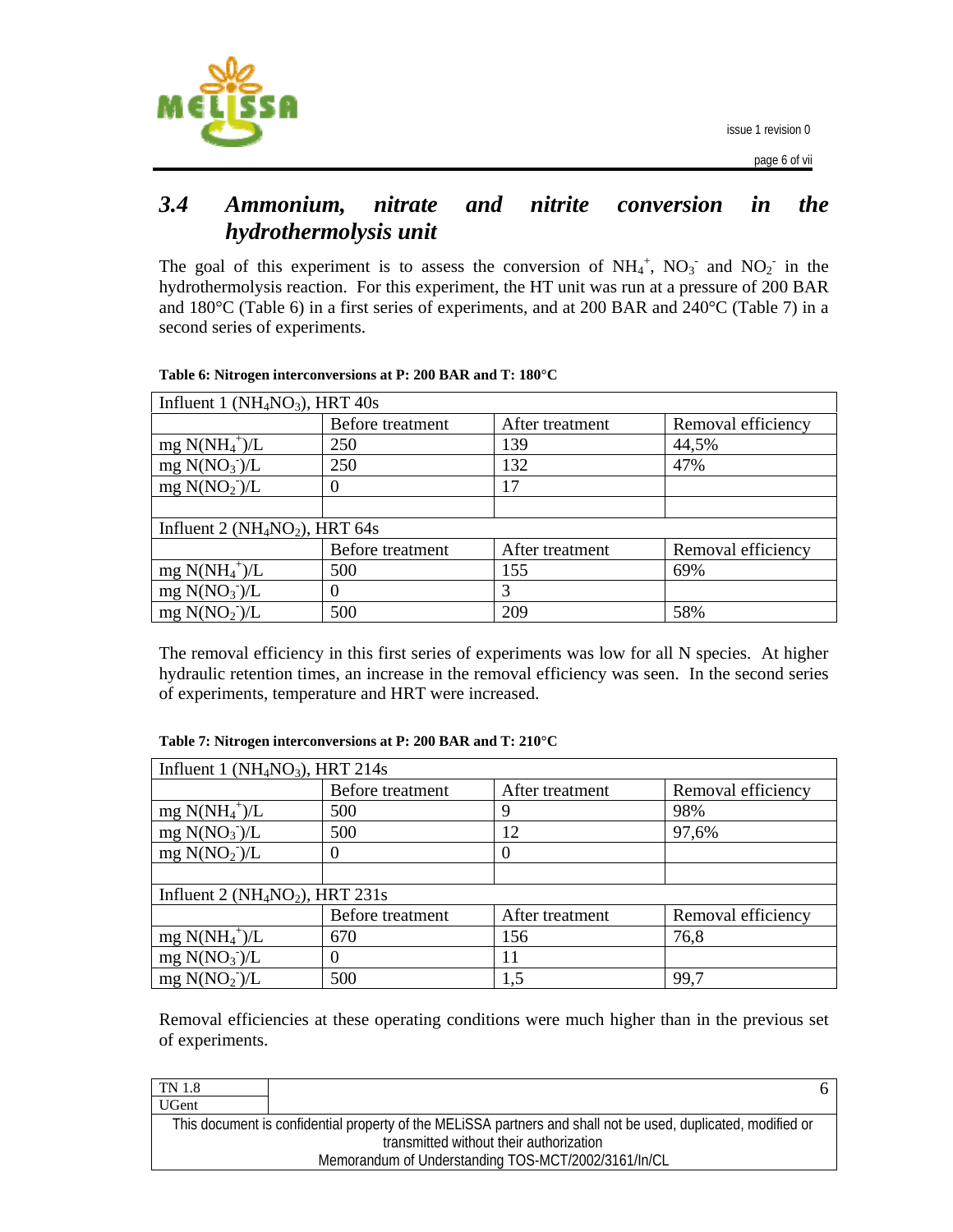



# *3.5 Single cell protein*

Methane occurs in nature as part of the built-up of the atmosphere, and –together with carbondioxide- contributes highly to the greenhouse effect. The current concentration of methane in the troposphere is 1.8 μL per liter of air, and increases by about 1% yearly. About half of the methane in the atmosphere is antropogenic, important contributions are the production and consumption of fossil fuels, rice cultivation, live stock and waste treatment.

Several studies showed that biological methane oxidation is very sensitive to environmental disruptions. The usage of certain types of herbicides and fertilizers can greatly reduce the methane oxidizing capacity of a soil. When organic fertilization is used, the methane oxidation capacity may increase with 200 to 300%. A sensible soilmanagement can thus contribute to attaining the Kyoto norms (Seghers et al., 2003).

In nature, the vast majority of the methane in the atmosphere is abiologically oxidized (470 Tg per year). Microbial methane oxidation takes care of about 30 Tg per year). The methanotrophic bacteria are unique in their capacity to use methane as the sole carbon and energy source, and can play an important role in the global methane cycles. The amount of methane that is emitted towards the atmosphere is the net result of the methane produced by various sources and the amount of methane consumed by aerobic and anaerobic methane oxidizing bacteria. Methanotophs with a low affinity towards methane can be found close to methane sources (e.g. tundra, swamps, ricepaddies), whereas methanotrophs with a high affinity for methane use atmospheric methane.

The most-studied methane oxidizing bacteria are obligate aerobic, gram negative bacteria that belong to the  $\alpha$ - or  $\gamma$ - proteobacteria (Hanson & Hanson, 1996). So far, the only pure methanotrophic cultures studied are methanotrophs with a low affinity towards methane. The seemingly impossibility to culture these bacteria using classical culturing techniques results in the scarceness of information on aerobic methanotrophs with a high affinity to methane.

Almost all methane that is produced in anaerobic environments is oxidized before it reaches the atmosphere. Anaerobic methane oxidation (AMO) is largely responsible for this. For example, 75% of the marine methane is oxidized by anaerobic methanotrophs. Several studies showed syntrophic consortia of archaea and bacteria responsible for AMO in marine and sweet water sediments. The archaea are members of distinct fylogenetic groups and use reversemethanogenesis to oxidize methane. The bacterial partners are commonly sulfate reducing organisms related to Desulfosarcinales (Strous  $\&$  Jetten, 2004) or denitrifying species belonging to a new, uncultivated fylum. It is not clear yet why such consortia occur and what chemicals are exchanged.

| TN 1.8       |                                                                                                               |
|--------------|---------------------------------------------------------------------------------------------------------------|
| <b>UGent</b> |                                                                                                               |
|              | This document is confidential property of the MELISSA partners and shall not be used, duplicated, modified or |
|              | transmitted without their authorization                                                                       |
|              | Memorandum of Understanding TOS-MCT/2002/3161/In/CL                                                           |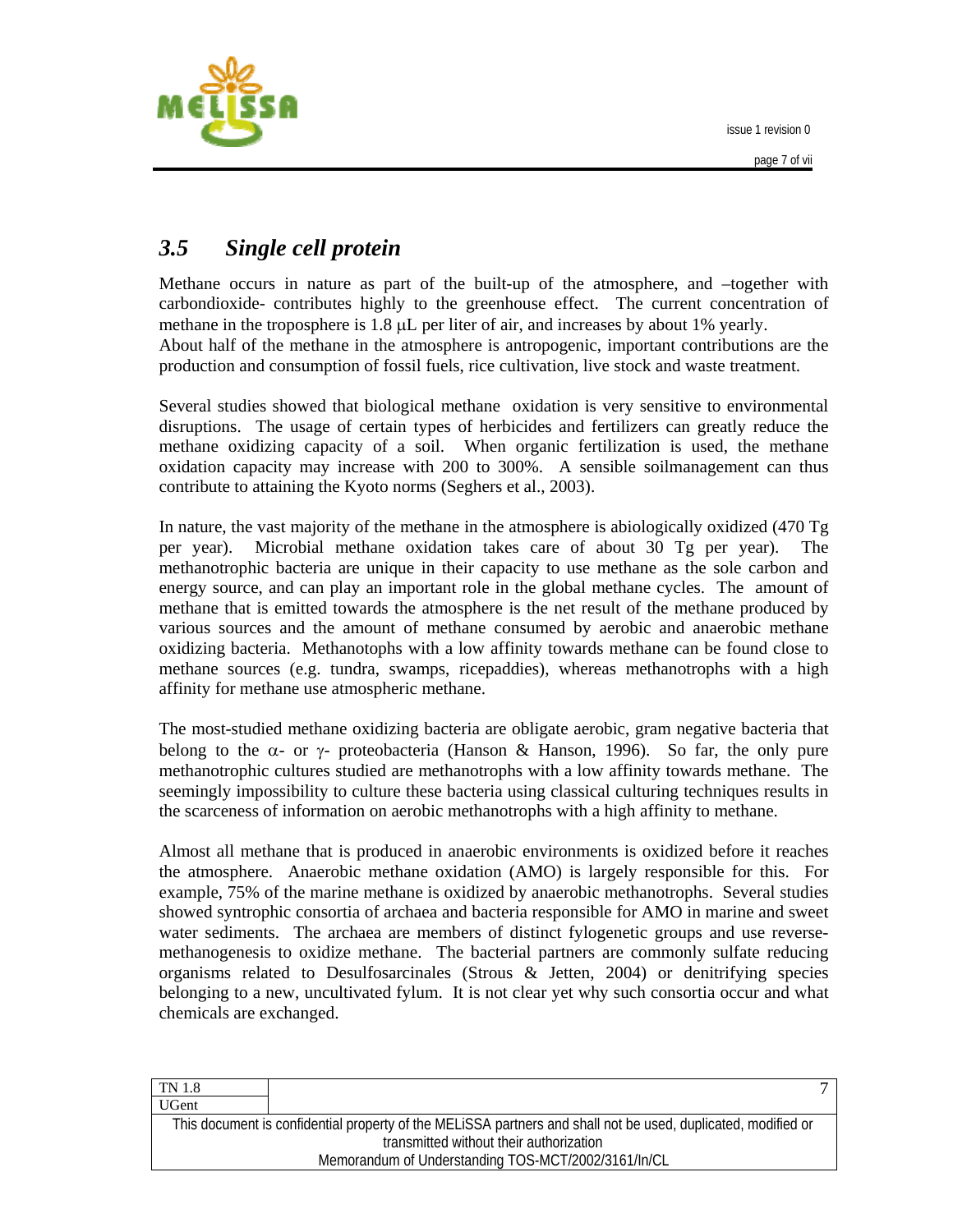

Some calculations on methanotrophic growth were made:

 $Y \approx 0.10$  g SCP. (g CH<sub>4</sub> – COD)<sup>-1</sup>

With Y the cell yield calculated from the amount of COD required to utilise  $CH<sub>4</sub>$  aerobically as carbon source.

From the reaction…

 $CH_4 + 2 O_2 \rightarrow CO_2 + 2 H_2O$ 

… it follows that 1 mol of methane requires 2 mol oxygen to be oxidised, or also: 16g of CH<sub>4</sub> requires  $32g O_2$ .

Based on the consumption of methane, it follows that

 $Y \approx 0.05$  g SCP . (g CH<sub>4</sub>)<sup>-1</sup>

For each gram of methane consumed, two grams of oxygen are required, to result in 0.05g of single cell protein. The rest of the methane that is not built into biomass is required to sustain the bacterial homeostasis.

This low value for the Y of methanotrophs is in line with what is known about cell yields in slow-growing organisms in nitrifying- and methanogenic consortia.

In the case of methanogens, their cell yield is greatly influenced – and reduced - by the myriad of small variances in the organism's environment destabilising their performance, making them very sensitive to even the smallest disruptions in their ecosystem - even at stable reactor performances.

As the methane fixing pathway in methanotrophs is described in literature as the reversemethanogenesis, it stands to logic that the methanotrophs biochemistry is equally sensitive, resulting in similarly low cell yields. The sensitive nature of methanotrophic soil bacteria is used as a biomarker to determine fertilisation regimes (chemical vs. natural), and the slow recovery of soils depleted of methanotrophs, supports this thesis.

In all, it can be stated that the direct usage of methane to form SCP might not be advisable.

ICI chemicals investigated –but publicised very little scientific data – the use of methane as a C-source for the production of SCP. Their final reactor design firstly used a catalytic conversion of methane into methanol, and the subsequent production of SCP from methanol. As the organism involved in SCP production is no longer methanotrophic, cell yields much higher than for methanotrophic SCP production are obtainable.

| TN 1.8       |                                                                                                               |  |
|--------------|---------------------------------------------------------------------------------------------------------------|--|
| <b>UGent</b> |                                                                                                               |  |
|              | This document is confidential property of the MELISSA partners and shall not be used, duplicated, modified or |  |
|              | transmitted without their authorization                                                                       |  |
|              | Memorandum of Understanding TOS-MCT/2002/3161/In/CL                                                           |  |